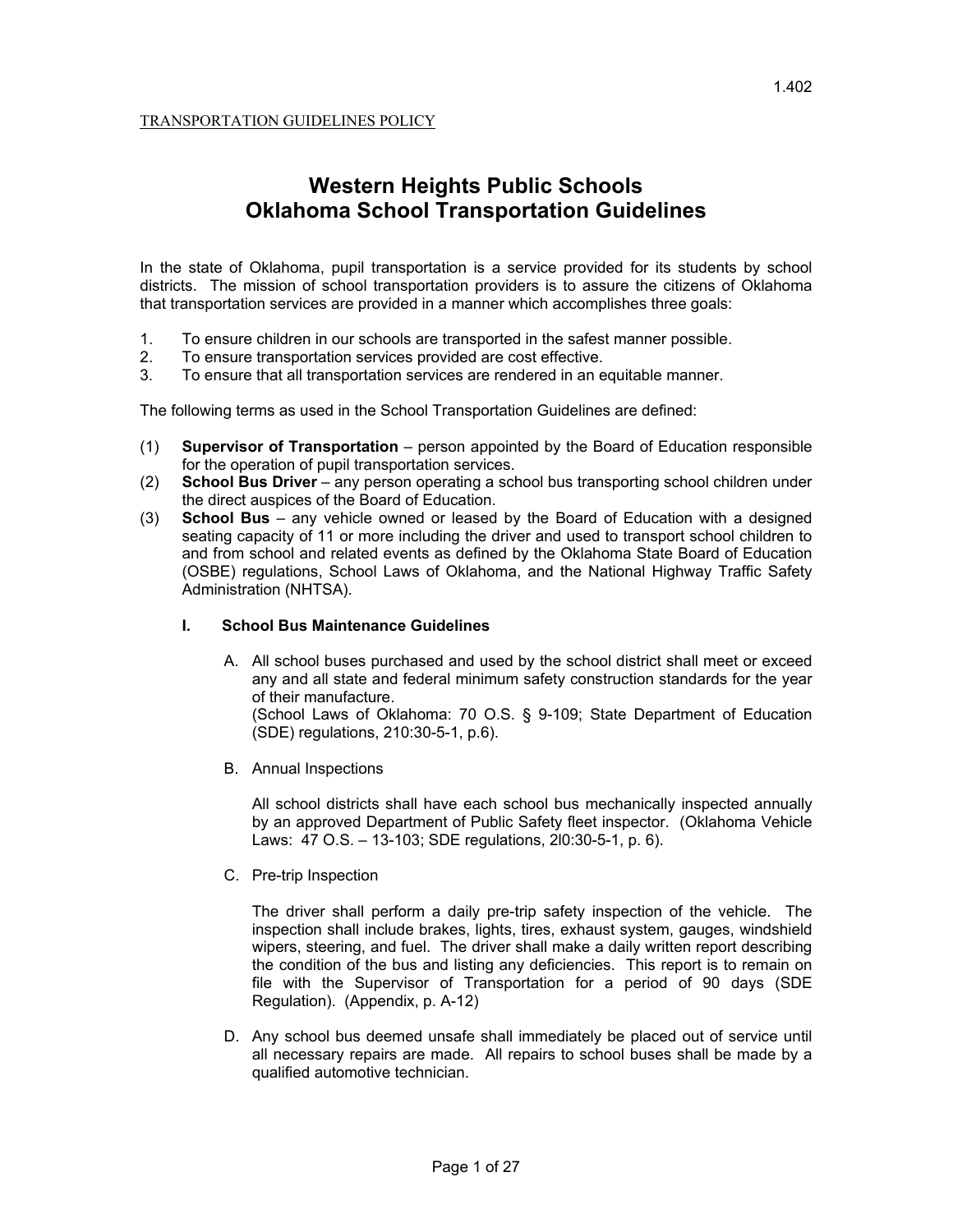- E. It is the driver's responsibility to maintain a clean environment inside the bus to ensure all students are transported in a manner conducive to learning. It is also the responsibility of all school bus drivers to inform the Supervisor of Transportation when maintenance is required.
- F. School buses shall not transport a greater number of children than is designated by the manufacturer (47 O.S. § 6-101).
- G. A preventive maintenance program shall be implemented to reduce maintenance expenses and maintain a high level of safety.

## **II. School Bus Driver Guidelines**

- A. Any person employed as a school bus driver, whether full or part-time, shall hold the appropriate driver's license and endorsements required by the Department of Public Safety for the operation of a school bus (47 O.S. § 6-101).
- B. All school bus drivers must notify the Supervisor of Transportation eight hours prior to reporting to work of any medicine they are taking, either prescription or over the counter.
- C. Any person employed as a school bus driver, whether full or part-time, shall successfully complete a school bus driver course and hold a school bus drivers certificate as required by the SDE (70 O.S. § 9-118).
- D. The driving records of all school bus drivers will be checked annually and must meet requirements. All new drivers must pass a felony check prior to employment, meeting all SDE requirements.
- E. All school bus drivers shall pass an annual health exam and receive a signed health certificate from a licensed physician. This certificate shall be on file in the office of the Supervisor of Transportation (OAC 210:30-5-1, p. 7). (Appendix, p. A-9)
- F. The use of tobacco by a school bus river is prohibited while transporting students. The use of any intoxicating alcoholic beverage by the driver eight hours prior to or during the operation of a school bus is strictly prohibited. The use of any controlled dangerous substance 72 hours prior to or during the operation of a school bus is strictly prohibited. The possession of any controlled dangerous substance on a school bus is strictly prohibited (OAC 210:30-5-1, p. 7).
- G. All provisions of the Omnibus Transportation Employees Testing Act shall be strictly met. (pp. 8-11)
- H. All school bus drivers shall be evaluated annually for job performance. All new drivers will be evaluated within the first 90 days of the beginning of employment. All drivers will receive written notification of the date of evaluation one week prior to evaluation. All procedures relative to, and including the written evaluation form, will be on file in the office of the Supervisor of Transportation. These procedures will be available to any interested party upon request.

Any school bus driver receiving a deficiency or reprimand may respond in writing to the Supervisor of Transportation within ten working days. A written plan of improvement will be furnished to the driver. A formal reevaluation will be scheduled within 30 days. All evaluations shall be made available to the Board of Education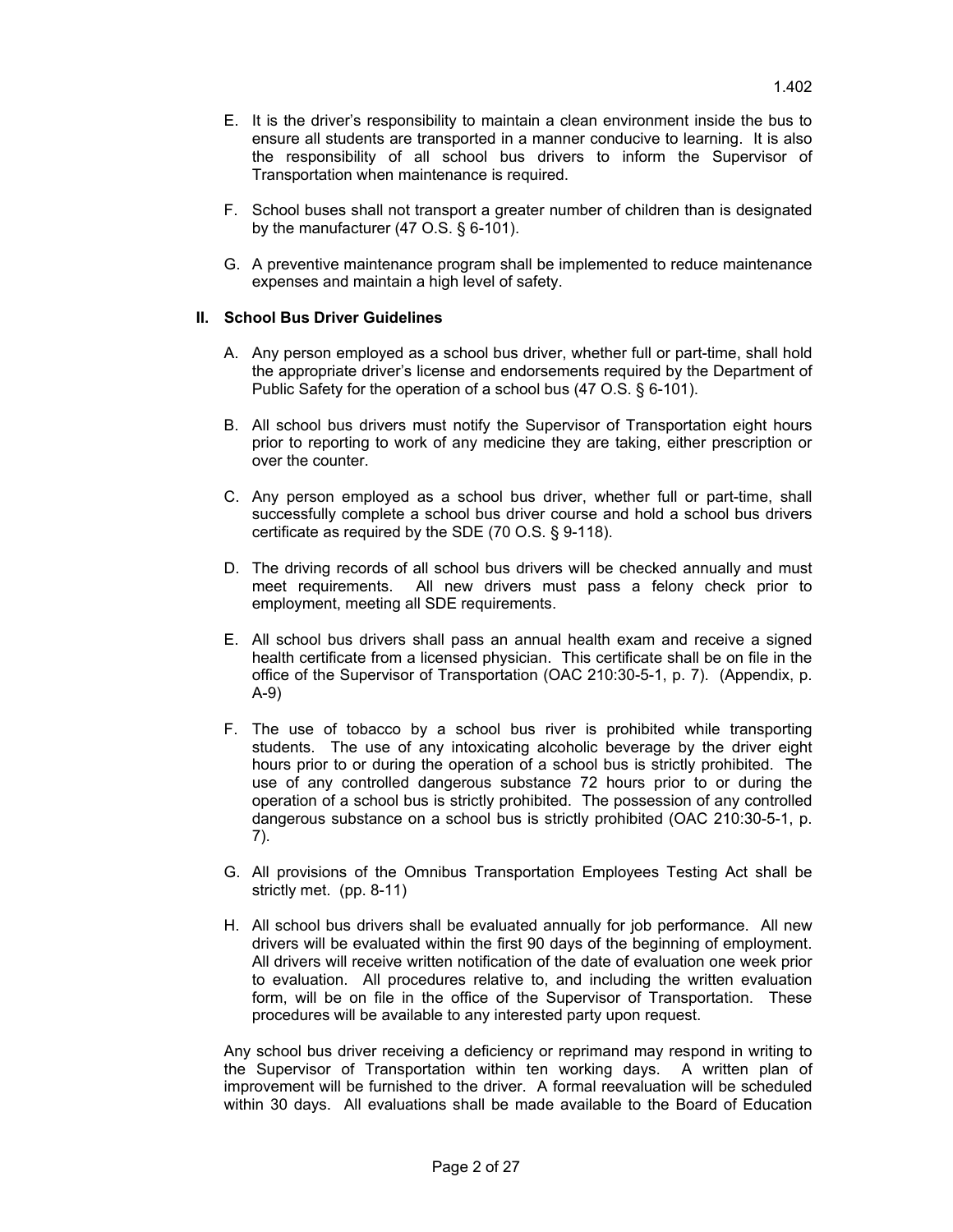and may be introduced as evidence in any disciplinary action or termination of employment proceedings. Immediate termination of employment shall occur for any of the following reasons:

- I. A school bus driver shall be suspended with pay pending the outcome of an investigation of any charge of recklessly endangering the safety of persons or property while operating a school bus or any charge of moral turpitude involving children.
- J. School bus drivers shall report any conviction of a traffic violation on or off duty to the Supervisor of Transportation within ten days. (Motor Carrier Safety Regulations: 383.31).
- K. School bus drivers shall comply with requirements of the Supervisor of Transportation regarding participation in inservice and periodic safety meetings for the purpose of increased student safety. (Appendix pp. A-5-A-6)
- L. All school bus drivers shall dress appropriately for the safe operation of a school bus. Prohibited articles of clothing include:
	- 1. Thong-type sandals.
	- 2. Halter tops or see-through blouses or shirts.
	- 3. Dresses shorter than four inches above the knee.
	- 4. Shorts must be no more than six inches above the knee.
	- 5. Any article of clothing with logos promoting alcohol or tobacco products, phrases that are sexually explicit or suggestive, and phrases containing profanity.
	- 6. Any gang-related paraphernalia.
- M. Substitutes and activity school bus drivers shall comply with all the requirements prescribed for regular school bus drivers.
- N. All full-time school bus drivers will be awarded 3 days per year for personal leave. Any accumulated personal leave may be purchased upon separation from the school district based upon the daily salary schedule at the time of separation. No driver may accumulate more than 3 days personal leave.
- O. All full-time school bus drivers will be awarded 10 days per year for sick leave. Any accumulated sick leave may be purchased upon separation from the school district based upon the daily salary schedule at the time of separation. No driver may accumulate more than 150 days sick leave.
- P. All school bus drivers shall report motorists violating the school bus stop law in accordance with Motor Vehicle Laws of Oklahoma (47 O.S. § 11-705). (Appendix p. A-18)
- Q. School bus drivers shall not consume food or drink while operating a school bus; drivers shall NOT use cell phones in any manner while operating/moving a school bus.

#### **III. School Bus Route Procedures**

A. Transportation shall be restricted to the students of a school district residing within the boundaries of the school district. However, a reciprocal agreement may be approved by both boards of education to cross district lines to transport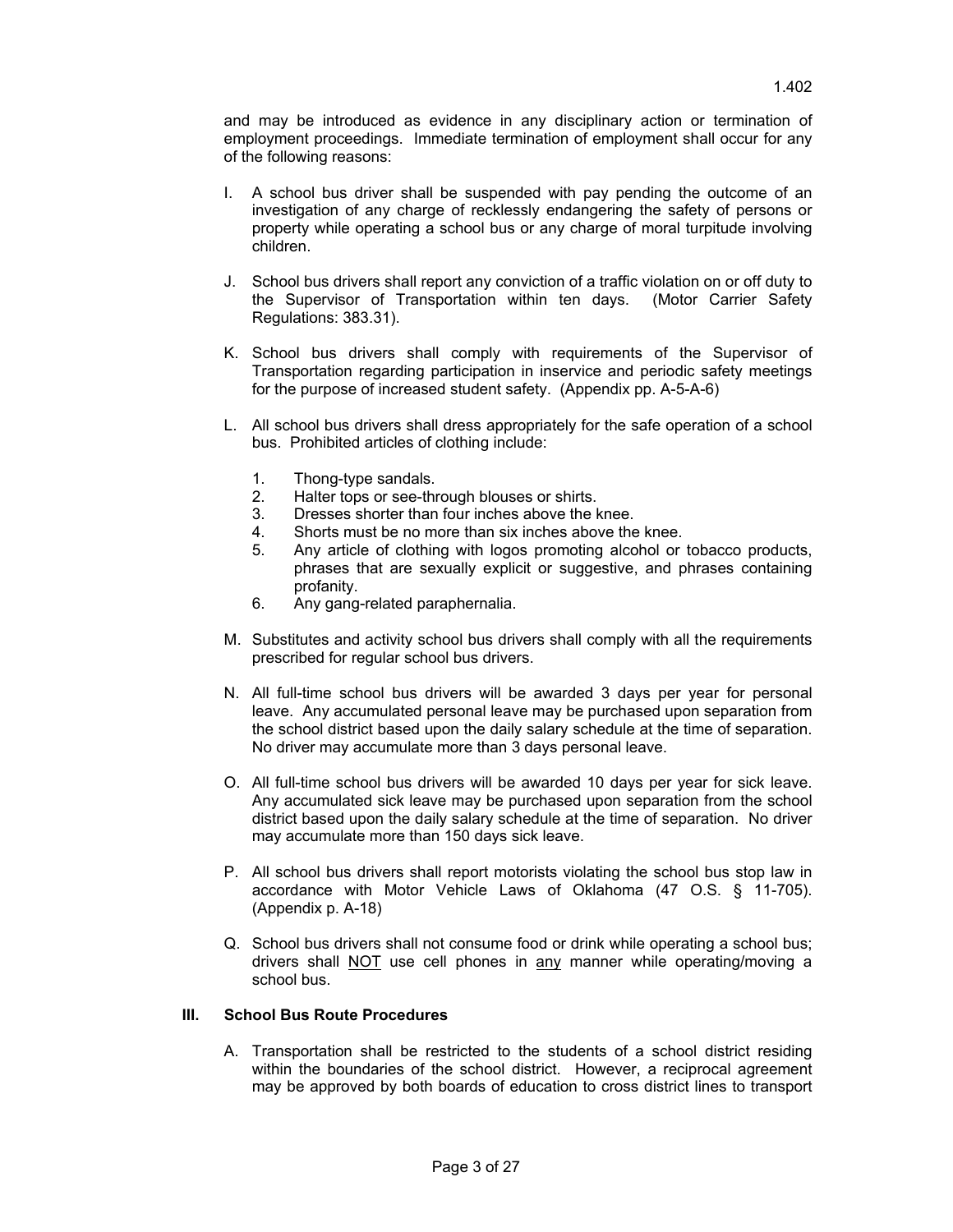students. All SDE regulations regarding school bus routes shall be strictly followed.

- B. The school district is not required to transport any child whose home is within one and one half  $(1 \frac{1}{2})$  miles from the school attended by a commonly traveled road.
- C. All school bus stops will be selected with the safety of the children at the bus stop as the first consideration. Whenever possible, a bus stop will be located within one-half (1/2) mile of the home of every child being transported.
- D. All school bus routes shall be evaluated annually. (p. 12) A copy of the evaluation will be forwarded to the government agency responsible for maintaining the roadway if any physical hazards are noted. If identifiable hazards exist on a school bus route, all drivers will exercise caution. Route and bus stop changes may be made at the discretion of the Supervisor of Transportation.
- E. School bus drivers shall not deviate from established school bus routes without the written permission of the Supervisor of Transportation unless an immediate hazard presents itself.
- F. It is the duty of the parents or legal guardian to have their children at the bus stop at the proper time. Children may not board any school bus except at a designated bus stop.
- G. Children shall not be discharged from a school bus at any point except the designated bus stop unless written permission from the parent or guardian is furnished to the Supervisor of Transportation. Furthermore, no child shall be released to anyone except the person(s) having legal custody unless written permission is furnished to the Supervisor of Transportation.
- H. The ignition keys shall be removed at all times in which the bus is unoccupied by the driver or an attendant.
- I. School bus drivers are prohibited from backing a school bus unless a route turnabout is required, and in those instances, strict backing procedures shall be followed.
- J. Student equipment and accessories shall be properly secured. (p. 18)
- K. Routes may be canceled or delayed based upon inclement weather. (p. 19)
- L. Route maps shall be provided to regular and substitute drivers on which bus stops, route hazards, safe havens, inclement weather routes, and storm shelters are designated.

#### **IV. Auxiliary or Activity Transportation Procedures**

- A. Any person operating a school bus for auxiliary transportation purposes shall adhere to all school transportation policies regarding driver qualifications and operational procedures.
- B. School buses shall not be utilized for any activity trip prohibited by Oklahoma State Board of Education regulations (OAC 210:30-5-1, p. 3).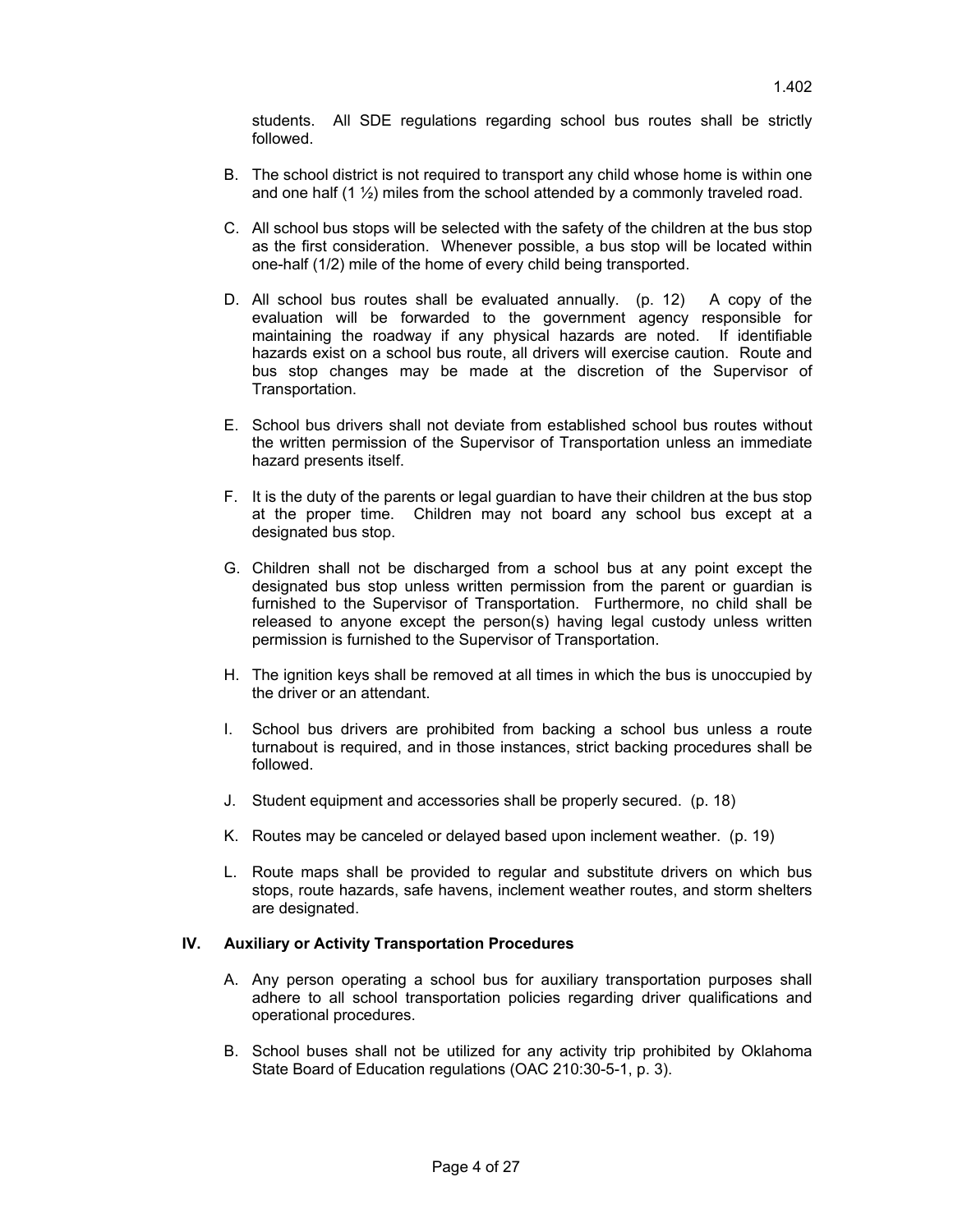- D. Adults transported to activity trips in a school bus must be designated sponsors.
- E. Groups wishing to utilize school buses for purposes other than transporting students must be approved by the Board of Education of the school district. Reimbursement to the school shall be at a reasonable cost based on actual operational costs and district drivers shall be utilized, furthermore any group utilizing school buses shall furnish vehicle insurance to the Board of Education for qualified drivers (70 O.S. § 5-130).
- F. All requests for auxiliary transportation must be filed in writing with the Supervisor of Transportation two weeks prior to a trip. Any person failing to make such a request may be denied transportation services.
- G. Activity trips are strictly limited to the site of the activity, with the exception only of meal stops en route.
- H. Equipment such as band instruments shall be properly stored and secured. (p. 18)
- I. Activity trips may be canceled based upon inclement weather. (p. 19)

## **V. Non-school bus transportation**

- A. Any vehicle with a designed seating capacity of 11 or more including the driver whose use includes the transportation of students to and from school or related events shall meet all state and federal school bus safety specifications.
- B. Pre-trip Inspection: All vehicles must be inspected prior to each trip. A written copy of the inspection shall remain on file with the Supervisor of Transportation for 90 days. (p. 26)
- C. Overcrowding: Vehicles cannot transport more individuals than the designed seating capacity allows. Every occupant must utilize an age and weight appropriate restraint system at all times.
- D. General Operations: All drivers shall observe school bus speed limits and operate all vehicles with headlights on.
- E. Traffic Violations: All drivers shall notify the Supervisor of Transportation of any citations for traffic violations as soon as possible.
- F. Accident Procedures: In the event of an accident, school bus accident procedures shall be observed.
- G. Driving Records: Driving records shall be checked for all drivers of school vehicles, and the regulations of the Oklahoma State Board of Education for school bus drivers shall apply to all persons transporting students in vehicles other than school buses.
- H. Physicals: All persons transporting students on a regular basis in district-owned vehicles shall obtain an annual physical examination.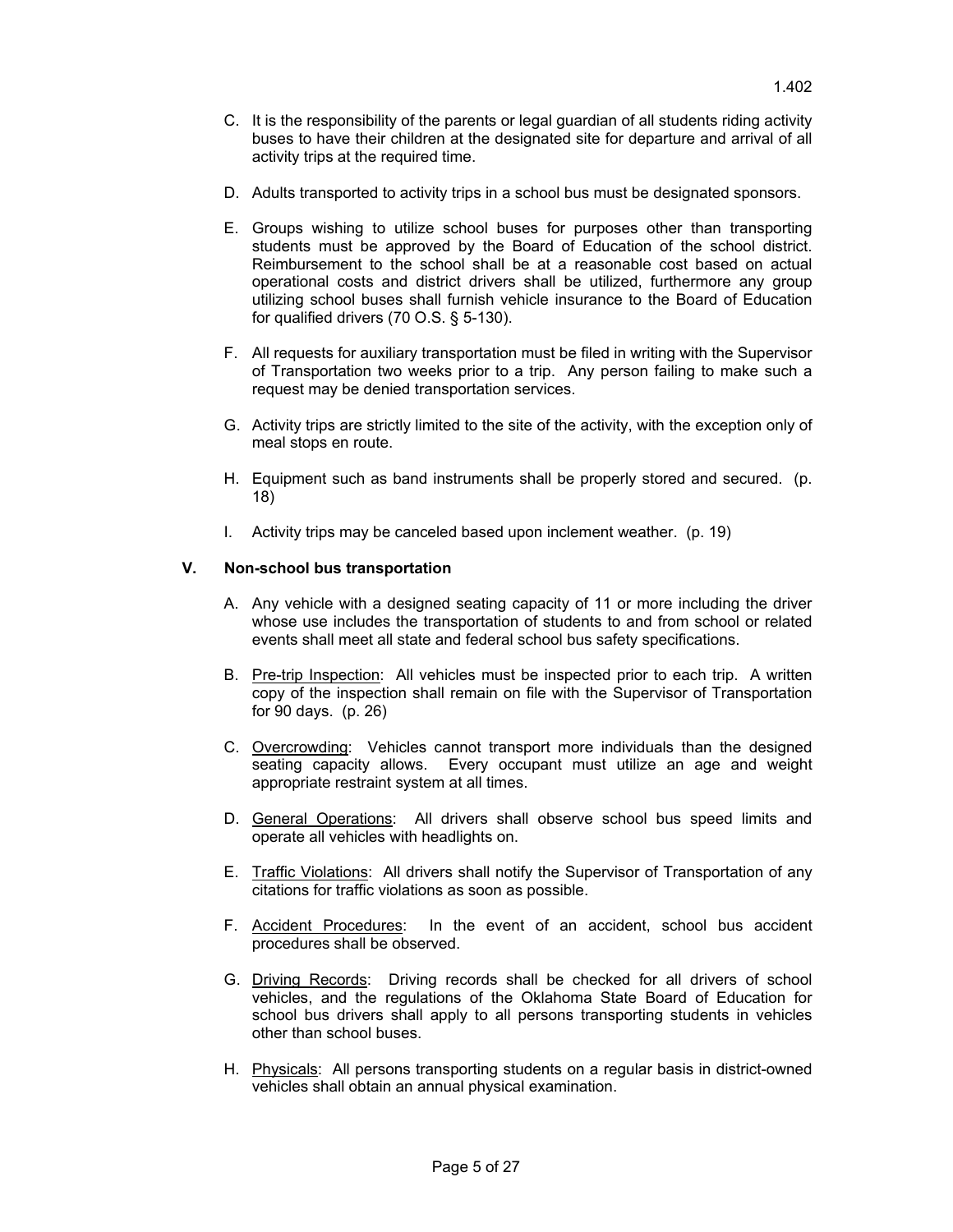- I. Privately Owned Vehicles Operated By Volunteers: All persons transporting students on a volunteer basis to school board approved events shall observe all district policies governing transportation. In addition, the owners and/or operators of such vehicles shall furnish insurance verification, a copy of their driver's license, driving record, and the vehicle must have a valid inspection sticker and tag.
- J. **Inclement Weather:** Activity trips may be canceled based upon inclement weather. (p. 19)

## **VI. Student Passenger Behavioral Procedures**

- A. Based upon the serious nature of pupil transportation, disruptive behavior which might endanger the life of any student shall not be tolerated on any school bus.
- B. All students will be presented with a copy of the school bus rider rules during a school assembly or upon enrollment. These rules must be discussed with students by their parent or legal guardian. Each parent or legal guardian must submit a written statement to the transportation Supervisor of Transportation supporting the school district in the enforcement of these rules (pp. 22-23). This statement must be returned to the Supervisor of Transportation within two weeks of enrollment at the beginning of school. Students will not be transported without the consent form.

Bus rules and consequences for offenses are listed in each school site's student handbook.

- C. Students carrying alcohol, a controlled dangerous substance, firearm, or weapon or any school bus will lose their school bus riding privileges for the remainder of the school year and be reported to the appropriate law enforcement agency.
- D. All school bus riding rules and discipline policies apply to both school bus routes and activity trips.

#### **VII. School Bus Accident and Emergency Procedures**

- A. Students transported in school buses shall receive instructions in safe riding practices and participate in emergency evacuation drills within the first two weeks of each semester. Students transported for activity trips will also receive this instruction. These drills will be conducted on the school grounds under the direction of the Supervisor of Transportation. Documentation of these drills shall be kept on file at the office of the Supervisor of Transportation and will be available to interested parties (SDE Regulations, 210:305-1, p. 6). (Appendix p. A-8)
- B. On the event of an accident, the bus driver shall adhere to the following procedures:
	- 1. Stop the bus and preserve the accident scene. Evacuate the students from the school bus if necessary, and render first aid to the best of their ability to any injured children or parties.
	- 2. Notify the proper authorities and the Supervisor of Transportation.
	- 3. No comments will be made to any party involved, witnesses, or students except to furnish proof of a drivers license and school bus driver certification upon request. Any comments made to the investigating officer will be limited to answering direct questions. The school bus driver shall not submit to any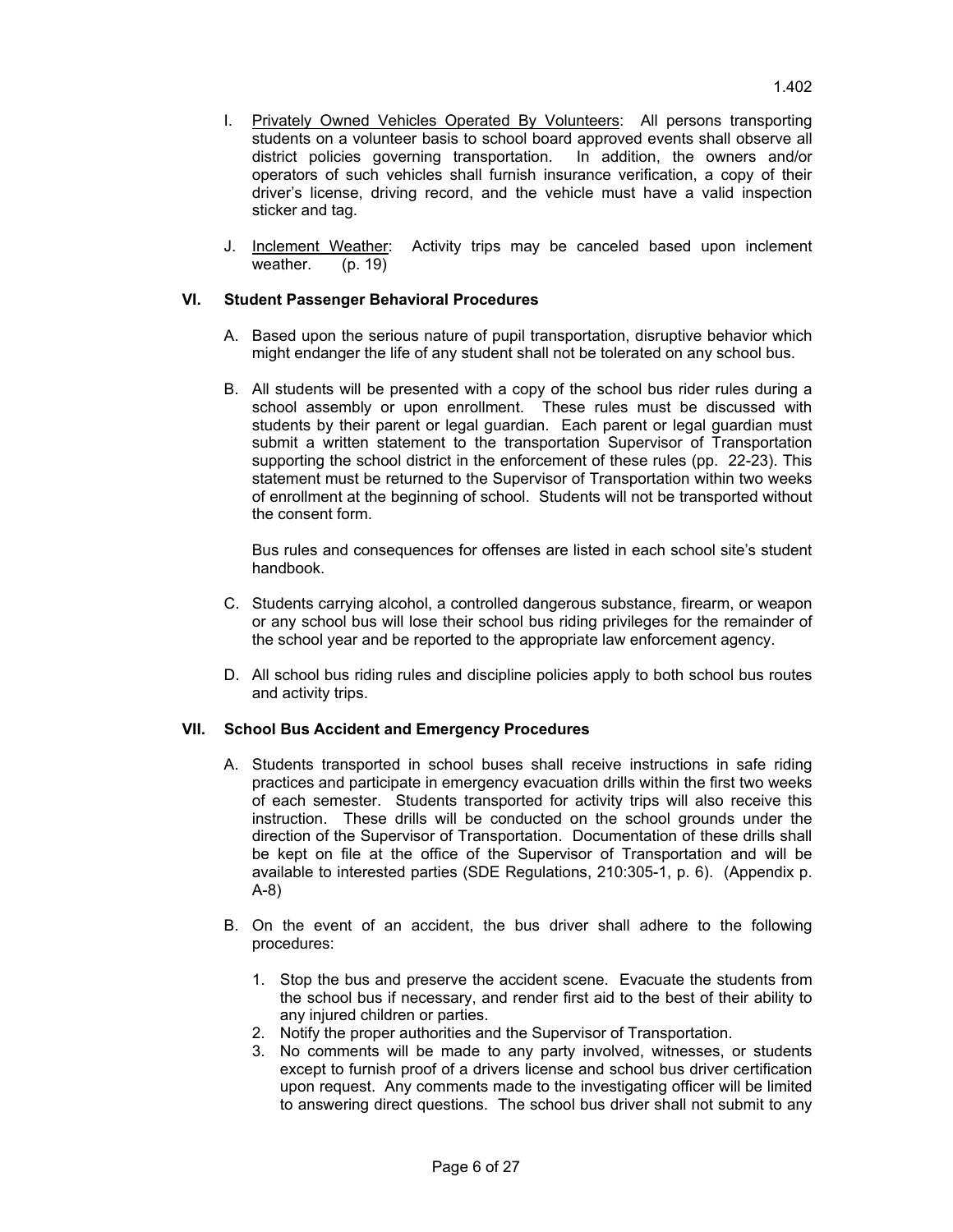media or press interviews unless approved by the Supervisor of Transportation. The school bus driver will obtain the name and address of all witnesses to the accident.

- C. The Assistant Superintendent will be responsible for any communications with the press or media. A designated spokesperson will be appointed in the absence of the Assistant Superintendent.
- D. In the event of serious injury or death of a student, the Assistant Superintendent will contact the mental health authorities and the ministerial alliance to arrange counseling sessions for parents, students, and all school employees that request such services.
- E. All school bus accidents shall be investigated and the proper reports will be submitted to the State Department of Public Safety (DPS) and the SDE as required by state law and regulations. (Appendix pp. A-13-A-16)
- F. In the event of any serious school bus accident, especially any involving personal injury, the assistant superintendent shall inform the chief legal counsel of the school district of the events surrounding the accident. Notification to the insurance carrier will be made. The school bus shall be inspected by an independent, state-certified automotive technician at the independent technician's location in the event mechanical defects are suspected.

#### **VIII. Parental Grievance Procedures**

- A. All parental grievances relating to student discipline and transportation services shall be initiated with the building administrator. Unauthorized entry to the bus for confrontational reasons by parents my result in the suspension of riding privileges of their student.
- B. In cases of disciplinary action concerning student suspension from school transportation, all decisions of the building administrator will be final.
- C. All inquiries regarding school bus stops shall be initiated with the Supervisor of Transportation.
- D. Any complaints regarding unsafe driving practices involving a school bus driver will be directed to the Supervisor of Transportation for formal action. Documentation forms will be available in the office of the Supervisor of Transportation (p. 25).
- E. No person shall enter a school bus at any time unless authorized by the Supervisor of Transportation or driver. Assaults, either verbal or physical, directed toward any driver, attendant, or student shall result in criminal charges.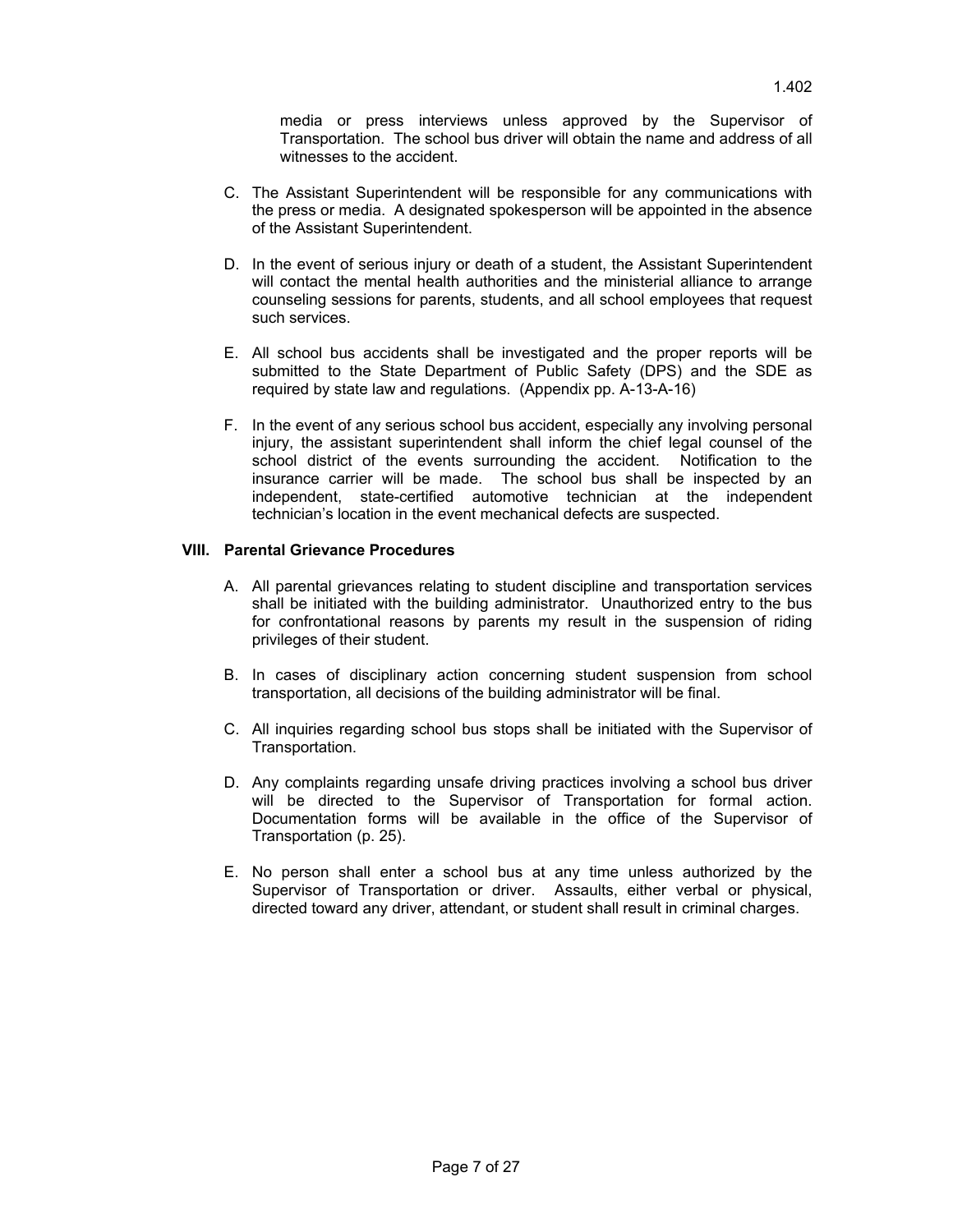## **DRUG TESTING POLICY**

## **I. General Provisions**

It is the policy of the Western Heights Board of Education to comply with the Omnibus Transportation Testing Act of 1991 and to establish programs that help prevent accidents and injuries resulting from misuse of alcohol and controlled substances by drivers of commercial vehicles. Unless specified in other Board Policies, these rules apply to any Western Heights School employee who has a Commercial Driver's License and is using school vehicles.

A. Notice to Employees

The Supervisor of Transportation will, before performing an alcohol or controlled substance test, notify the driver that the test is required.

B. Alcohol Concentration

No driver will report for duty or remain on duty requiring the performance of safety sensitive functions while having an alcohol concentration of 0.04 or greater. A driver testing less than 0.04 but more than 0.02 cannot go back to work until 24 hours have passed, a new test is taken, and the alcohol concentration has dropped below 0.02.

C. Behavior or Appearance

No driver will report to duty requiring the performance of safety sensitive functions or remain on such drug if exhibiting characteristics through behavior or appearance of alcohol (or other controlled substance) use.

D. Alcohol Possession

No driver will be on duty or operate a school-owned vehicle while in possession of alcohol or other controlled substances.

E. On-Duty Use

No driver will use alcohol (or other controlled substance) while performing safety sensitive functions.

F. Alcohol Use Following Accidents

No driver who has an accident while performing safety sensitive functions will use alcohol for eight hours following the accident, unless the driver has been given a post accident test.

G. Test Procedures

Testing may be conducted by the employer, outside contractor, a consortium, or any other entity.

1. Alcohol Testing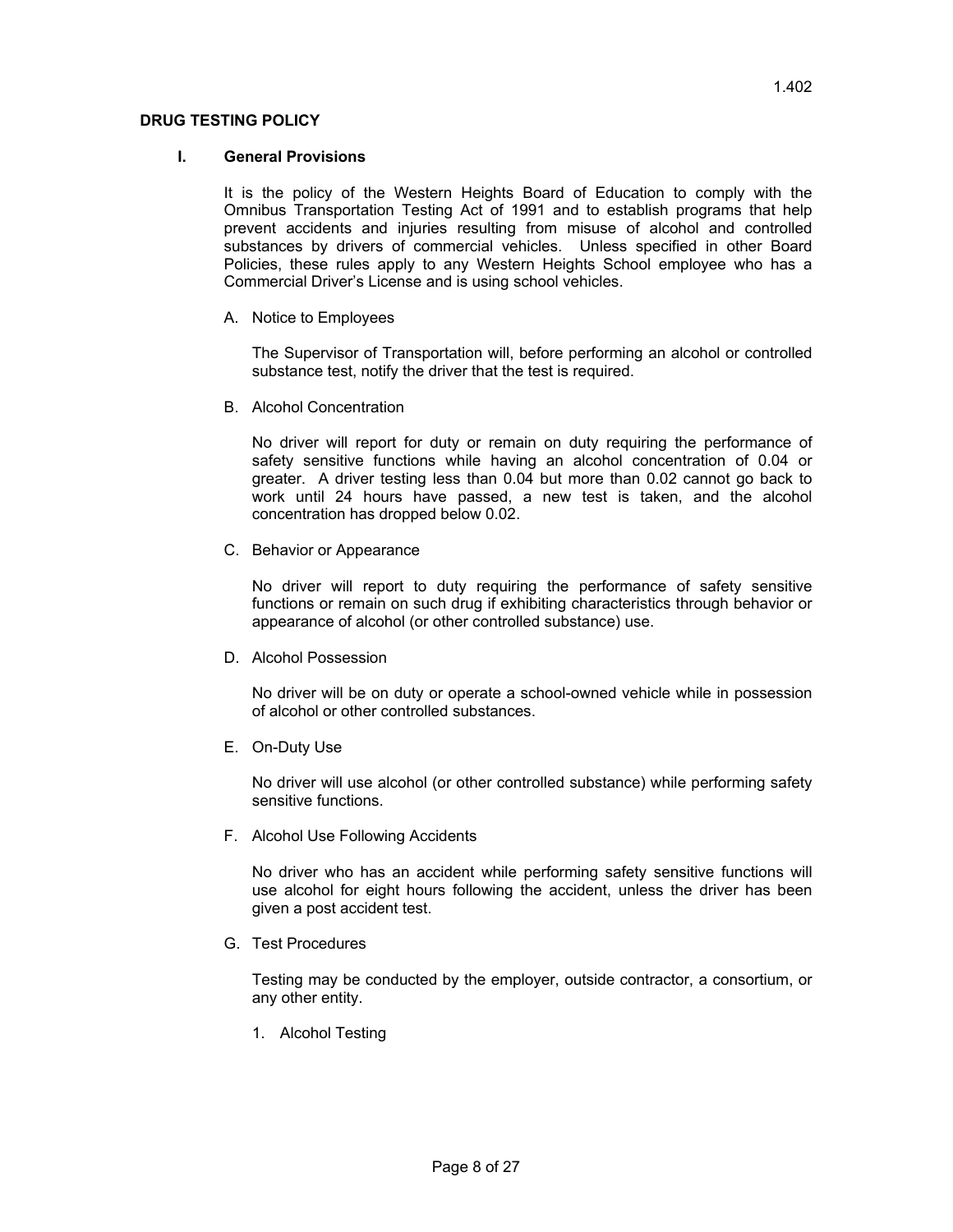A Certified Breath Alcohol Technician (BAT) will use evidential breath test devices (EBTs) with the following capabilities:

- a. Printing three copies of each test result;
- b. Numbering each test consecutively;
- c. Processing an air blank (test of ambient air) with printed record;
- d. External calibration; and,
- e. Distinguishing alcohol from acetone at a 0.02 concentration.
- 2. Controlled Substance Testing

("Drugs" or illegal substances containing the following; Amphetamine/Methamphetamine, Cannabinoids [Marijuana], Cocaine metabolites, Opiates [Heroin, Morphine, Codeine], PCP [Phencyclidinel]). A medical technician trained in urine sample collection in an approved location will take samples. Samples will be transported to a Health and Human Services laboratory to be tested. Results of the test will be given to a Medical Review Officer (MRO) who will determine disposition.

**If the district has actual evidential knowledge that the driver is guilty of B, C, or D above, the district will not permit the driver to perform or continue to perform the safety sensitive function. No driver will refuse to submit to alcohol (or controlled substance) post-accident testing, random, tests, reasonable suspicion tests, return to duty tests, or follow-up tests.** 

#### **II. Required Testing**

At a minimum the district will purchase or have access to an evidential breath test. Device. More invasive testing techniques may be required by the district at no cost to the employee.

A. Pre-employment/pre-duty Testing

Prior to the first time a driver performs safety sensitive functions, the driver will undergo testing for alcohol/controlled substances. The district may test during the hiring process, before starting the safety sensitive function, or both.

B. Post-accident Testing

Before release from duty on the day of an accident, the district will test the driver for the presence of alcohol and controlled substances. Post-accident testing will be required if (a) there is a fatality, and/or (b) one or more persons require medical treatment away from the accident scene, and/or (c) one of the vehicles must be towed from the scene, and/or (d) the driver receives a citation arising from the accident. If the test is not administered within two hours following the accident, the school district must prepare and maintain on file a record stating why the test was not promptly administered. After eight hours have passed, the district must cease attempts to administer the test and record why the district was unable to administer the test. A driver who is subject to post accident testing and leaves the scene of an accident without a valid reason prior to submission to such test may be deemed by the district to have refused to submit to testing. Nothing in this subsection will be construed to require a delay of necessary medical attention for injured persons or the seeking of assistance in responding to the accident. The district will provide drivers with necessary post-accident information, procedures and instruction prior to the driver operating a vehicle, so that drivers will be able to comply with the requirements of this section.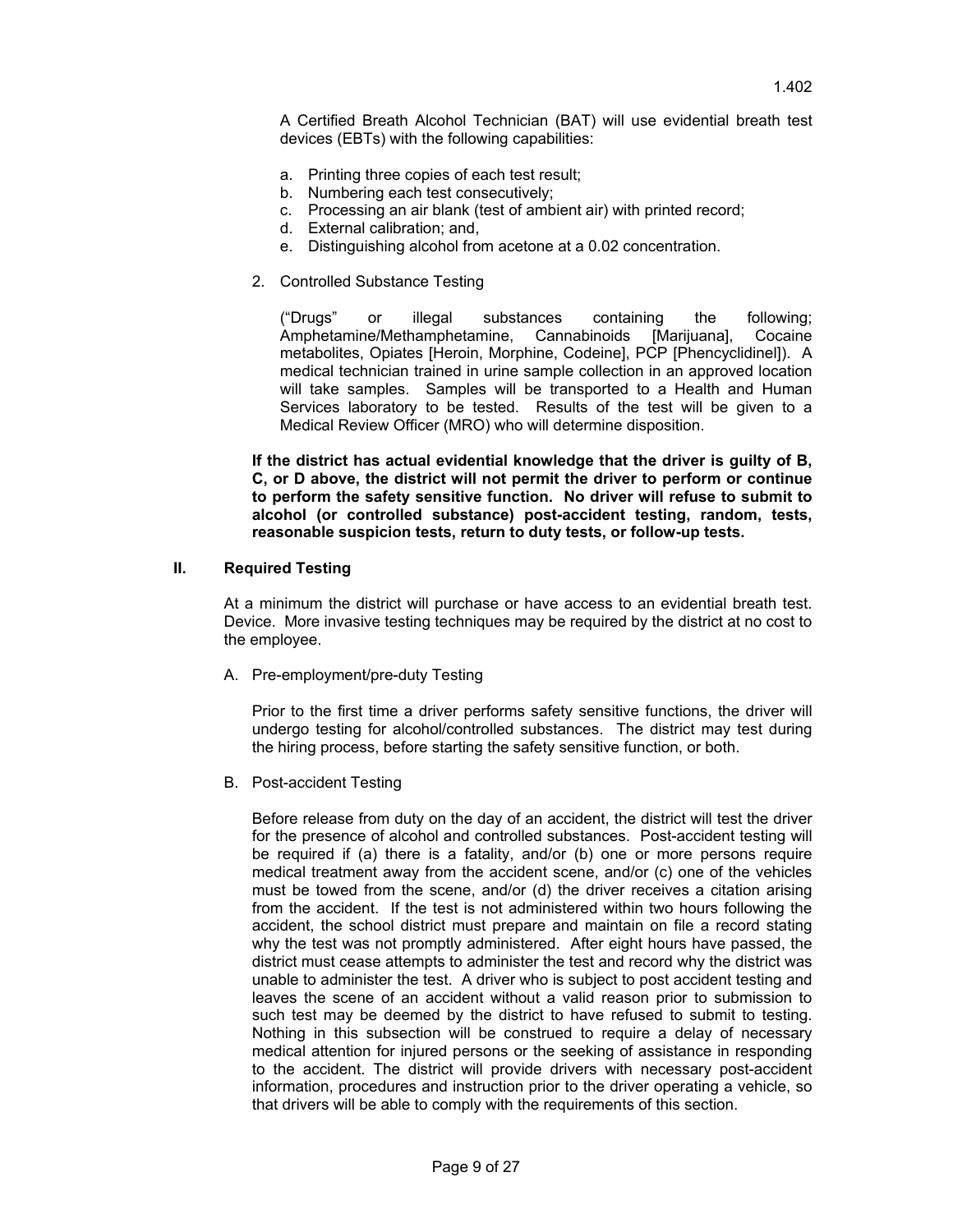C. Random Testing

The district will, at various times, randomly select drivers for an unannounced drug or alcohol testing. The selection of drivers to be tested will be a scientifically valid method so that each driver will have an equal chance of being tested each time testing occurs.

- 1. The dates for the unannounced testing of randomly-selected drivers will be spread throughout the school year.
- 2. The number of drivers to be tested will equal an annual rate of 50 percent for controlled substances and 25 percent for alcohol of the total number of drivers employed by the district or as specified by the governing agencies.
- 3. The district will require each driver who is notified of random testing to proceed to the testing site immediately.
- D. Reasonable Suspicion Testing

The district will require any driver to submit to an alcohol test (or test for controlled substances) when the district has reasonable suspicion the driver as violated the provisions of this policy.

- 1. The district's determination that reasonable suspicion exists will be based on specific observations concerning the behavior, appearance, speech, or body odors of the driver. The required observations will be made by a Supervisor of Transportation who is trained in detecting the symptoms of alcohol and/or controlled substance misuse.
- 2. Alcohol and/or controlled substance testing is authorized by this section only if the observations required by paragraph D.1 are made during or preceding the period of the work day. The covered driver may be required to undergo reasonable suspicion testing while the driver is driving, before the driver performs his/her safety sensitive function, or after he/she has driven.
- 3. Alcohol and/or controlled substance testing is authorized by this section only if the observations required by paragraph D.1 are made during or preceding the period of the work day. The covered driver may be required to undergo reasonable suspicion testing while the driver is driving, before the driver performs his/her safety sensitive function, or after he/she has driven.
- E. Return-to-Duty Testing

The Western Heights school system requires that before a driver returns to duty requiring the performance of a safety sensitive function, after engaging in conduct prohibited by this policy, the driver will be suspended without pay and will undergo a return-to-duty alcohol (or controlled substances) test. Drivers who test positive a second time will be terminated.

F. Follow-up Testing

Following a determination that a driver is in need of assistance in resolving problems associated with alcohol or controlled substance misuse, the district will ensure that the driver is subject to unannounced follow-up alcohol/controlled substance testing as directed by a substance abuse professional.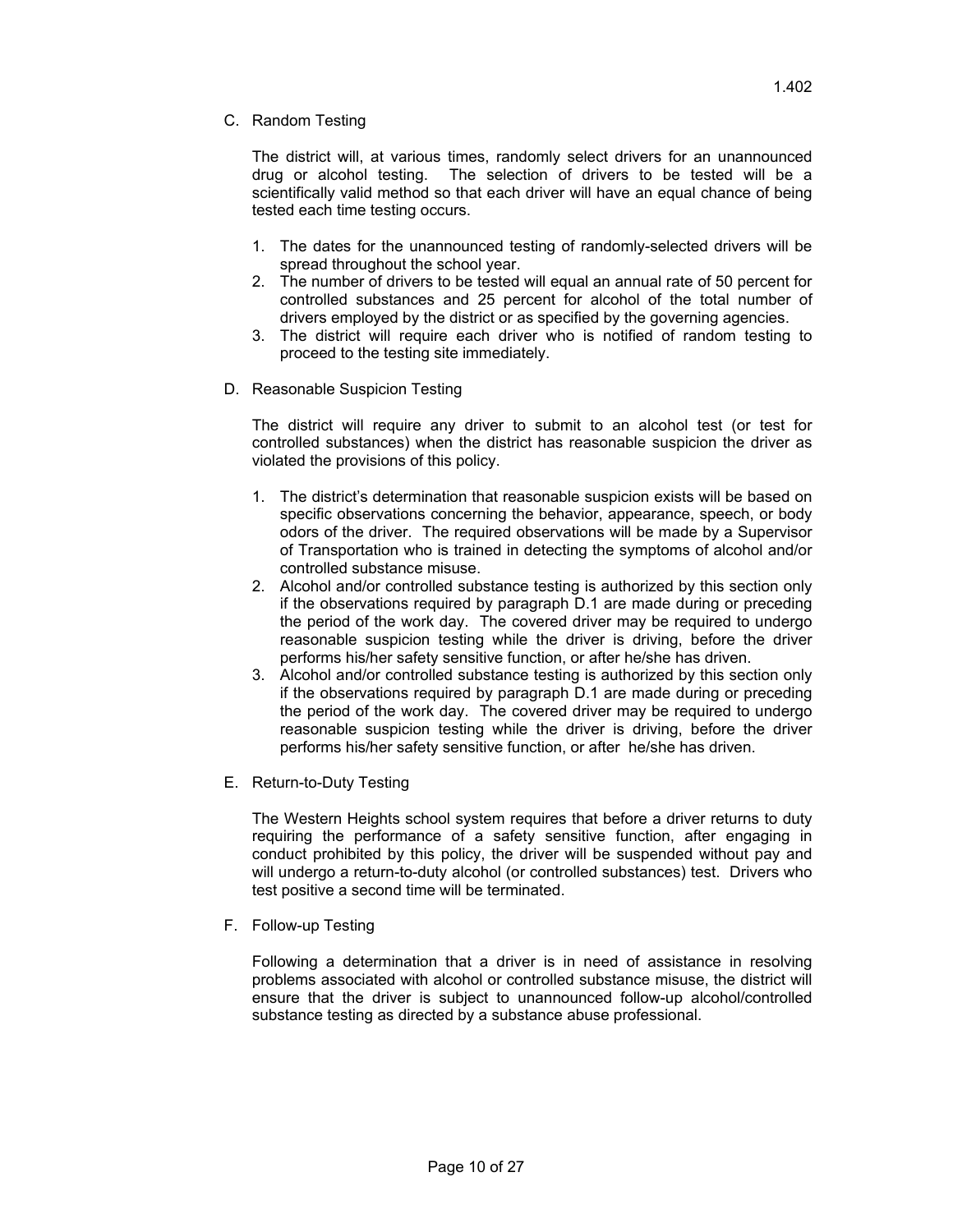## **III. Maintenance of Records**

The district will maintain records of its alcohol/controlled substance misuse prevention program. The period of retention for these records will be as follows:

A. Five years

Records of driver alcohol/controlled substance tests with positive results, documentation of refusals to take required tests, calibration tests for evidential breath test devices (EBTs), and driver evaluation and referrals.

B. Two years

Records related to the collection processes and training.

C. One year

Records of negative test results.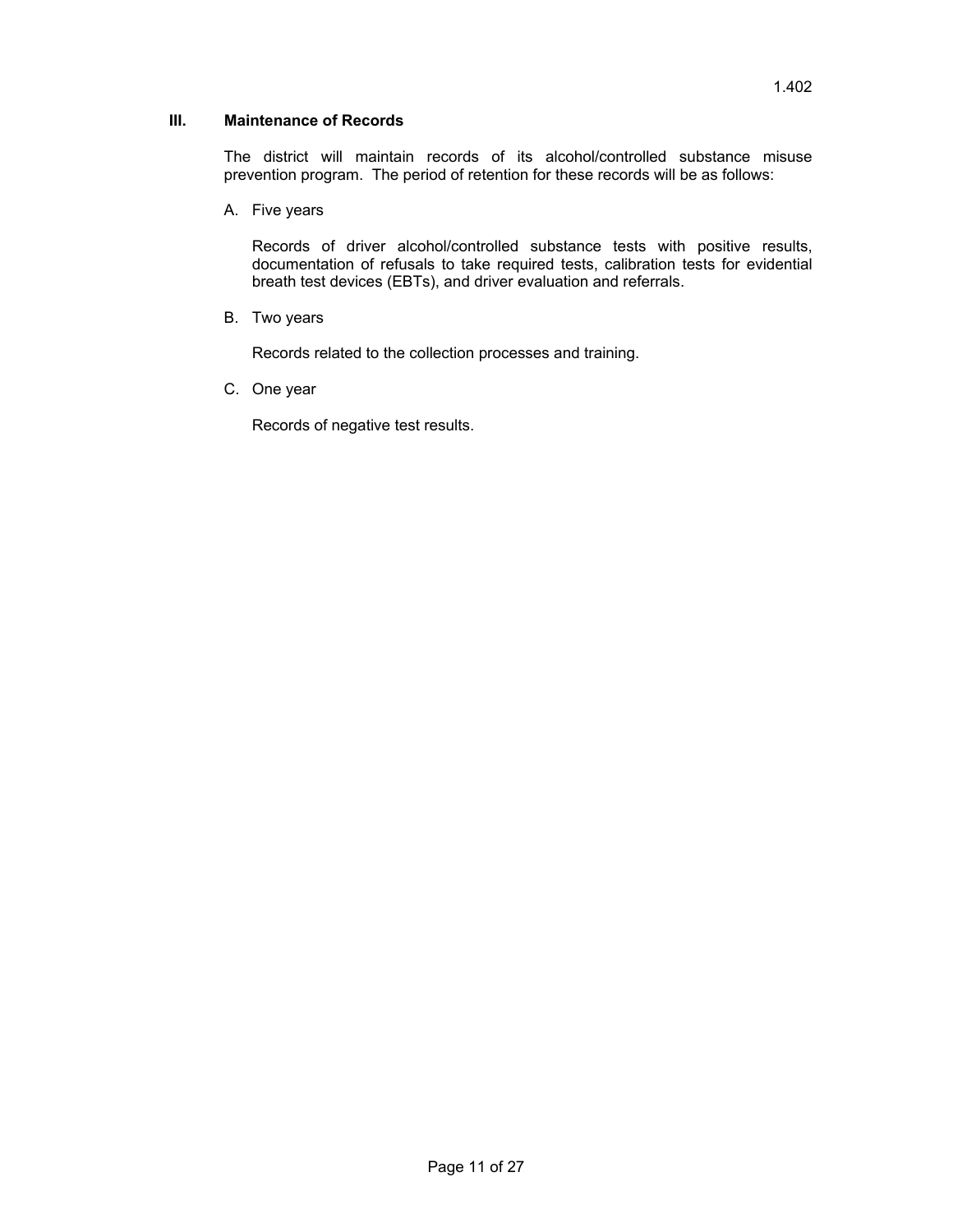## **SCHOOL BUS ROUTE EVALUATION**

| Driver's Name |                                                                                                                                 |          |                                    |     |
|---------------|---------------------------------------------------------------------------------------------------------------------------------|----------|------------------------------------|-----|
|               |                                                                                                                                 |          |                                    |     |
|               |                                                                                                                                 | Adequate | Deficient*                         | N/A |
|               | 1. Location/Condition of bus stop (sight distance, ___________ _________<br>pullouts,<br>waiting space, safe area, etc.)        |          |                                    |     |
|               | 2. Road Condition (road surface, hazards, width,<br>visibility, bridge conditions, etc.)                                        |          |                                    |     |
|               | 3. Intersection (traffic control devices, visibility, etc.)                                                                     |          |                                    |     |
|               | 4. Turnabout Site (sight distance, backup space, etc.)                                                                          |          | <u>and</u> a straight state of the |     |
|               | 5. Railroad crossing (warning distance visibility, __________ ________<br>signage, regulatory devices, stopping distance, etc.) |          |                                    |     |

**\*For any item marked "deficient," complete the appropriate Detailed Deficiency Report specific to that area and attach it to this form.**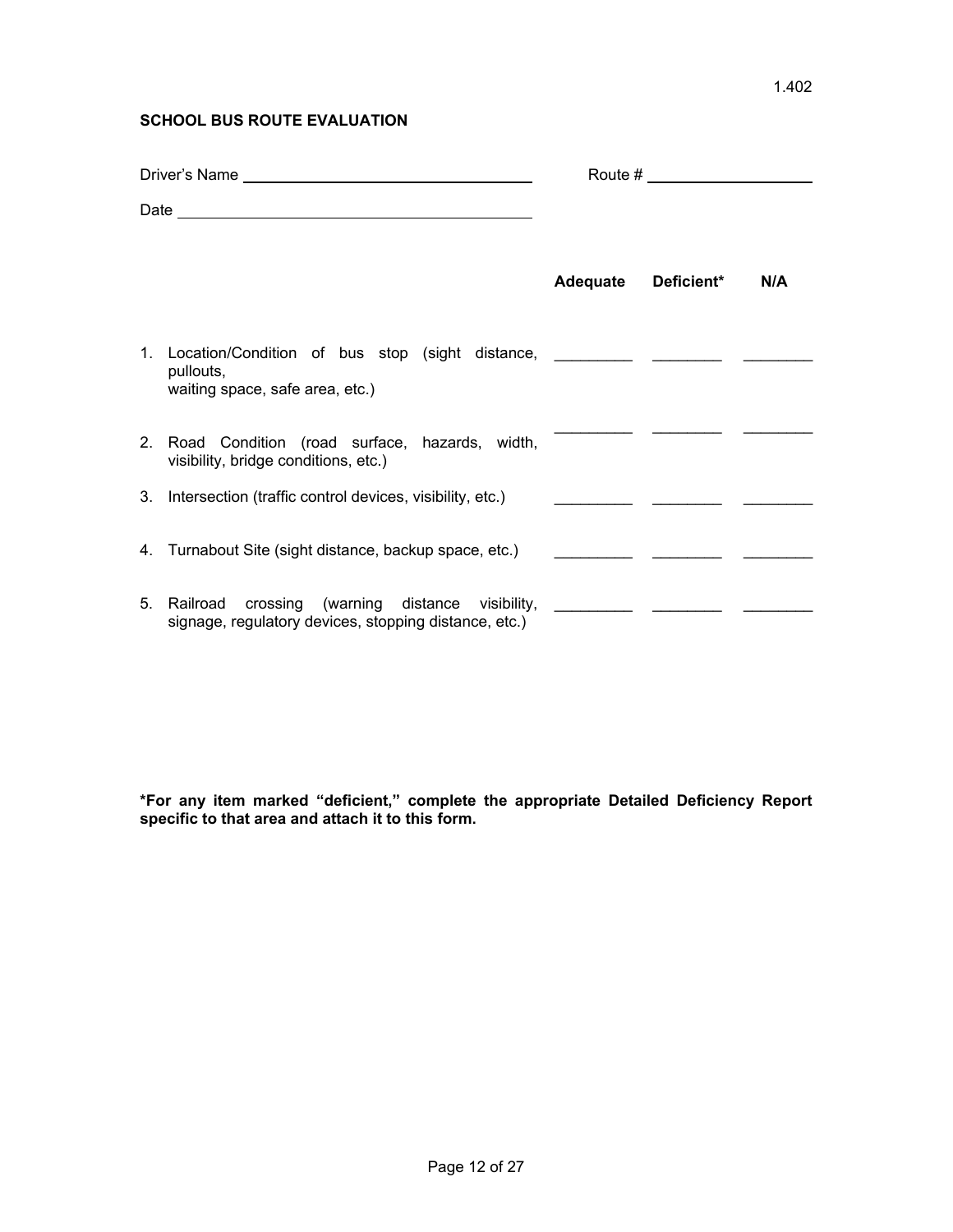## **LOCATION/CONDITION OF BUS STOP Detailed Deficiency Report**

|                                                                                                                                                                                                                                |                                                                                                                             |  | Adequate Deficient* | N/A |
|--------------------------------------------------------------------------------------------------------------------------------------------------------------------------------------------------------------------------------|-----------------------------------------------------------------------------------------------------------------------------|--|---------------------|-----|
|                                                                                                                                                                                                                                | 1. Is there adequate sight distance (500 feet) to allow<br>traffic time and distance to stop?                               |  |                     |     |
|                                                                                                                                                                                                                                | 2. Is there a pullout at the bus stop?                                                                                      |  |                     |     |
|                                                                                                                                                                                                                                | school bus a safe distance from traffic?                                                                                    |  |                     |     |
|                                                                                                                                                                                                                                | 4. Is there evidence of gang or illegal drug-related _____________ _________ ________<br>activity near the school bus stop? |  |                     |     |
|                                                                                                                                                                                                                                | 5. Is the bus stop located at a dangerous intersection?                                                                     |  |                     |     |
|                                                                                                                                                                                                                                | 6. Excessive speed limit for traffic at the bus stop?                                                                       |  |                     |     |
|                                                                                                                                                                                                                                |                                                                                                                             |  |                     |     |
| Other Comments: The Comments of the Comments of the Comments of the Comments of the Comments of the Comments of the Comments of the Comments of the Comments of the Comments of the Comments of the Comments of the Comments o |                                                                                                                             |  |                     |     |

\*For any item marked "deficient," use the comment section to more fully describe the deficiency.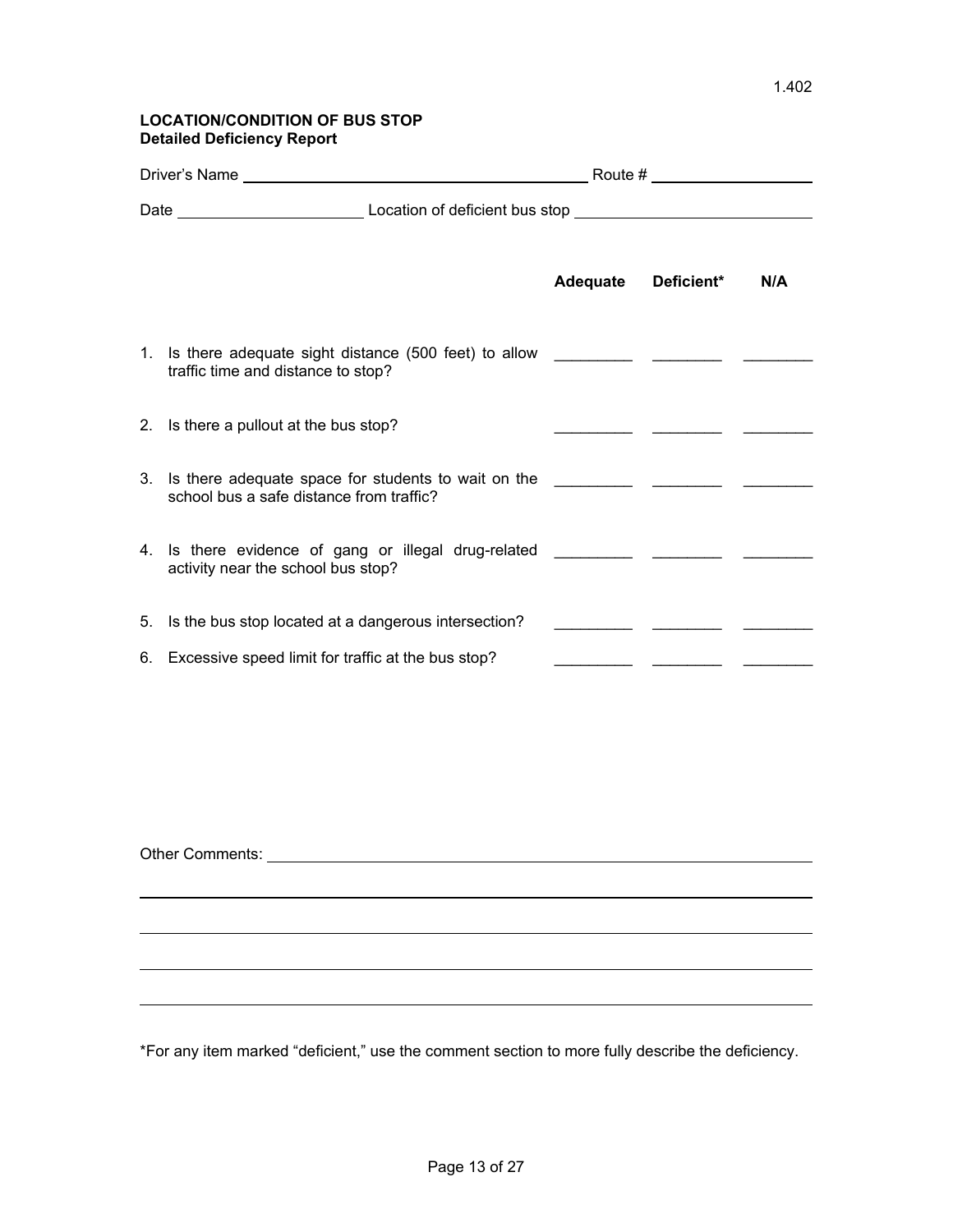## **ROAD CONDITION Detailed Deficiency Report**

|  |                                                                                                 | Adequate Deficient* | N/A |
|--|-------------------------------------------------------------------------------------------------|---------------------|-----|
|  | 1. Is width of road adequate to accommodate two ________________________________<br>vehicles?   |                     |     |
|  | 2. Is there adequate space for emergency evasive<br>maneuvers?                                  |                     |     |
|  | 3. Is there adequate visibility upon approach to all<br>narrow bridges?                         |                     |     |
|  | 4. Is the weight rating of bridges adequate to permit<br>loaded school buses to cross?          |                     |     |
|  | 5. List any special conditions that may be considered<br>hazardous (example: steep downgrades). |                     |     |
|  |                                                                                                 |                     |     |
|  |                                                                                                 |                     |     |
|  |                                                                                                 |                     |     |
|  |                                                                                                 |                     |     |
|  |                                                                                                 |                     |     |
|  |                                                                                                 |                     |     |

\*For any item marked "deficient," use the comment section to more fully describe the deficiency.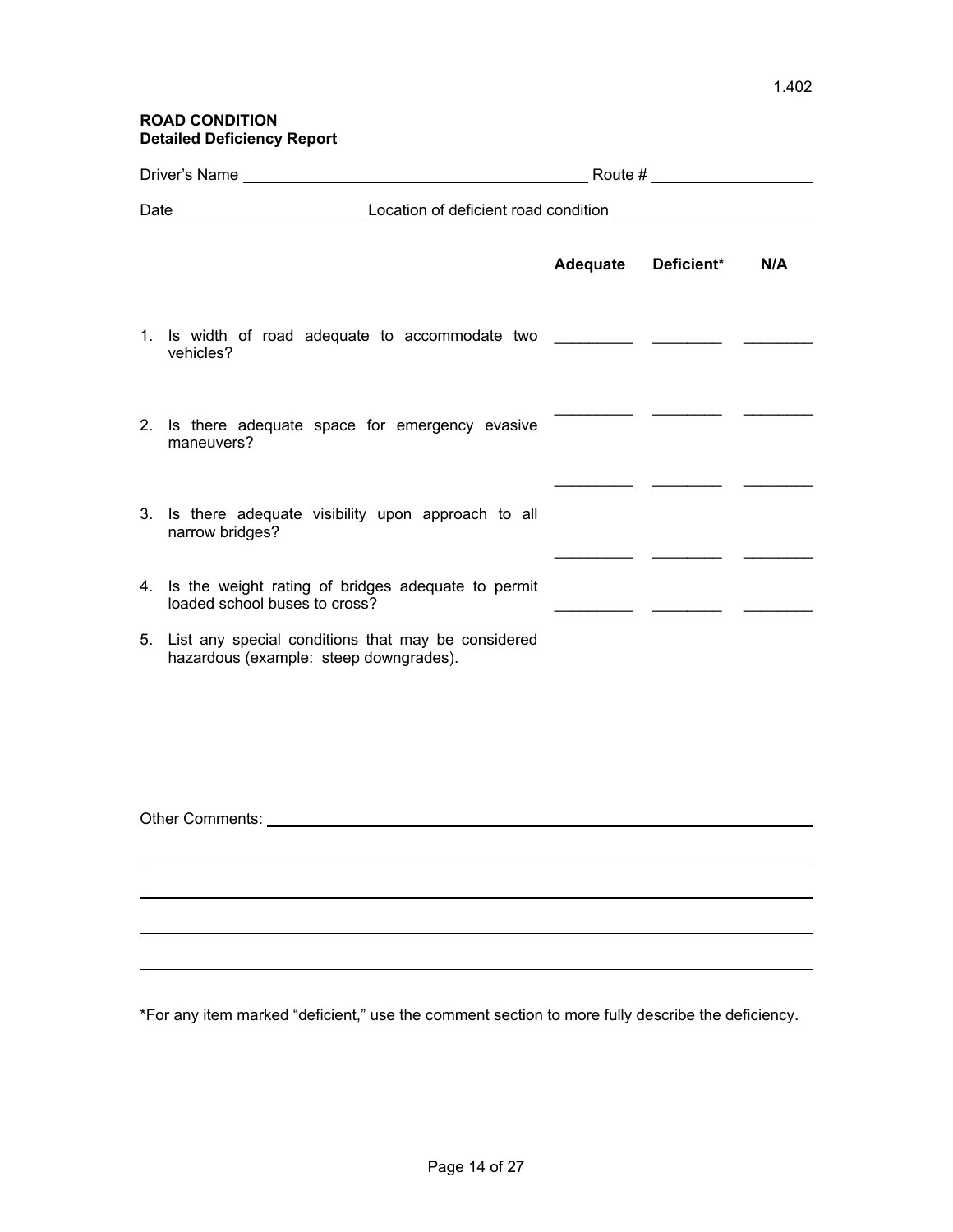## **INTERSECTION Detailed Deficiency Report**

|    |                                                               | Adequate Deficient* | N/A |
|----|---------------------------------------------------------------|---------------------|-----|
|    | 1. Are traffic control devices present?                       |                     |     |
|    | (signs)?                                                      |                     |     |
|    | 3. Are there any obstructions to visibility (all directions)? |                     |     |
| 4. | Estimated traffic flow at route time:                         |                     |     |
|    | Looking tight Looking medium Looking heavy                    |                     |     |
|    |                                                               |                     |     |
|    |                                                               |                     |     |
|    |                                                               |                     |     |

\*For any item marked "deficient," use the comment section to more fully describe the deficiency.

Other Comments: etc. and the comments of the comments of the comments of the comments of the comments of the comments of the comments of the comments of the comments of the comments of the comments of the comments of the c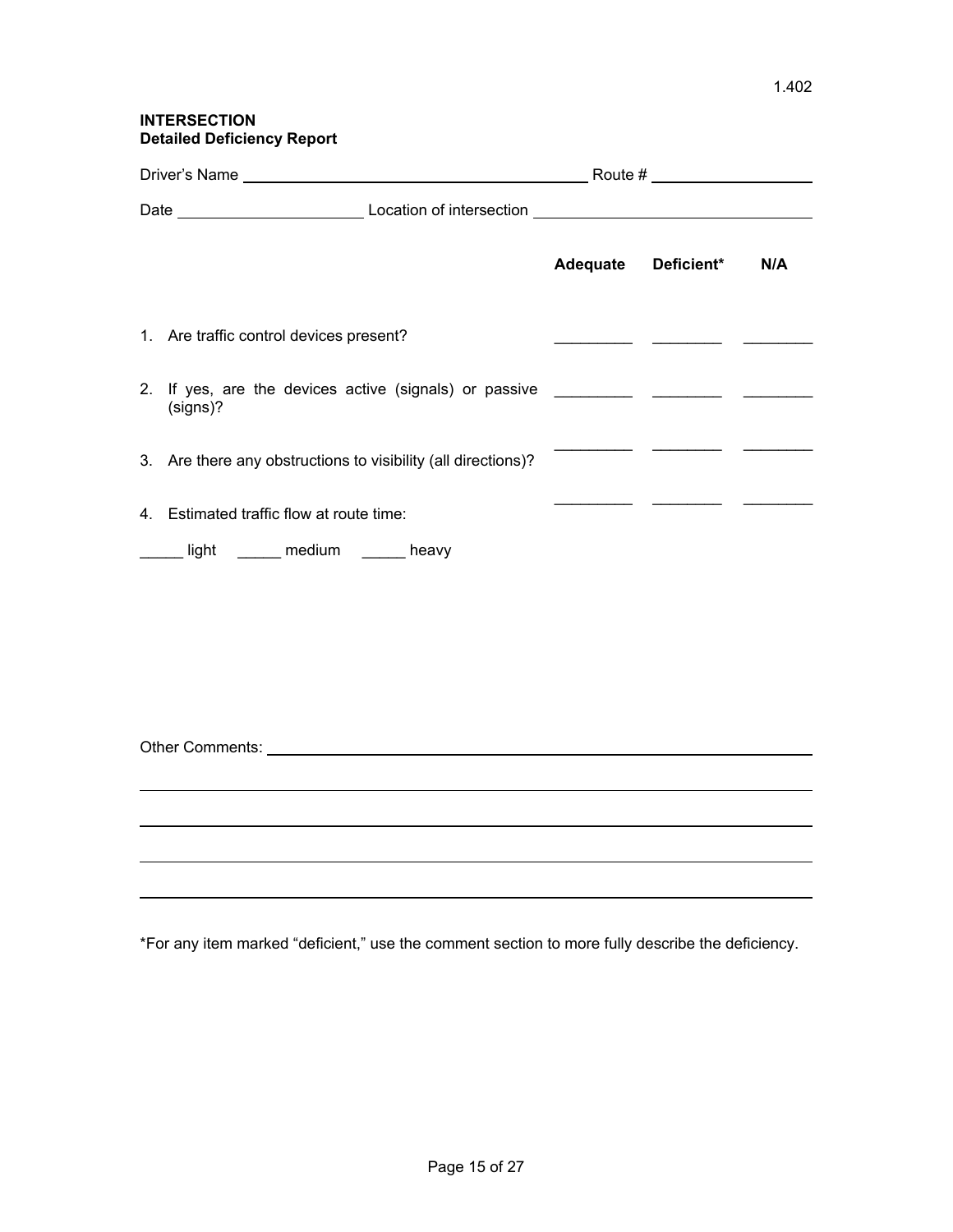## **TURNABOUT SITE Detailed Deficiency Report**

|  |                                                                                                                                                                                                                                      |  | Adequate Deficient* | N/A |
|--|--------------------------------------------------------------------------------------------------------------------------------------------------------------------------------------------------------------------------------------|--|---------------------|-----|
|  | traffic time and distance to stop?                                                                                                                                                                                                   |  |                     |     |
|  | roadway?                                                                                                                                                                                                                             |  |                     |     |
|  | 3. Posted speed limit: ____________ mph                                                                                                                                                                                              |  |                     |     |
|  |                                                                                                                                                                                                                                      |  |                     |     |
|  |                                                                                                                                                                                                                                      |  |                     |     |
|  | Other Comments: <u>example and the comments of the community of the community of the community of the community of the community of the community of the community of the community of the community of the community of the com</u> |  |                     |     |
|  |                                                                                                                                                                                                                                      |  |                     |     |
|  |                                                                                                                                                                                                                                      |  |                     |     |
|  |                                                                                                                                                                                                                                      |  |                     |     |
|  |                                                                                                                                                                                                                                      |  |                     |     |

\*For any item marked "deficient," use the comment section to more fully describe the deficiency.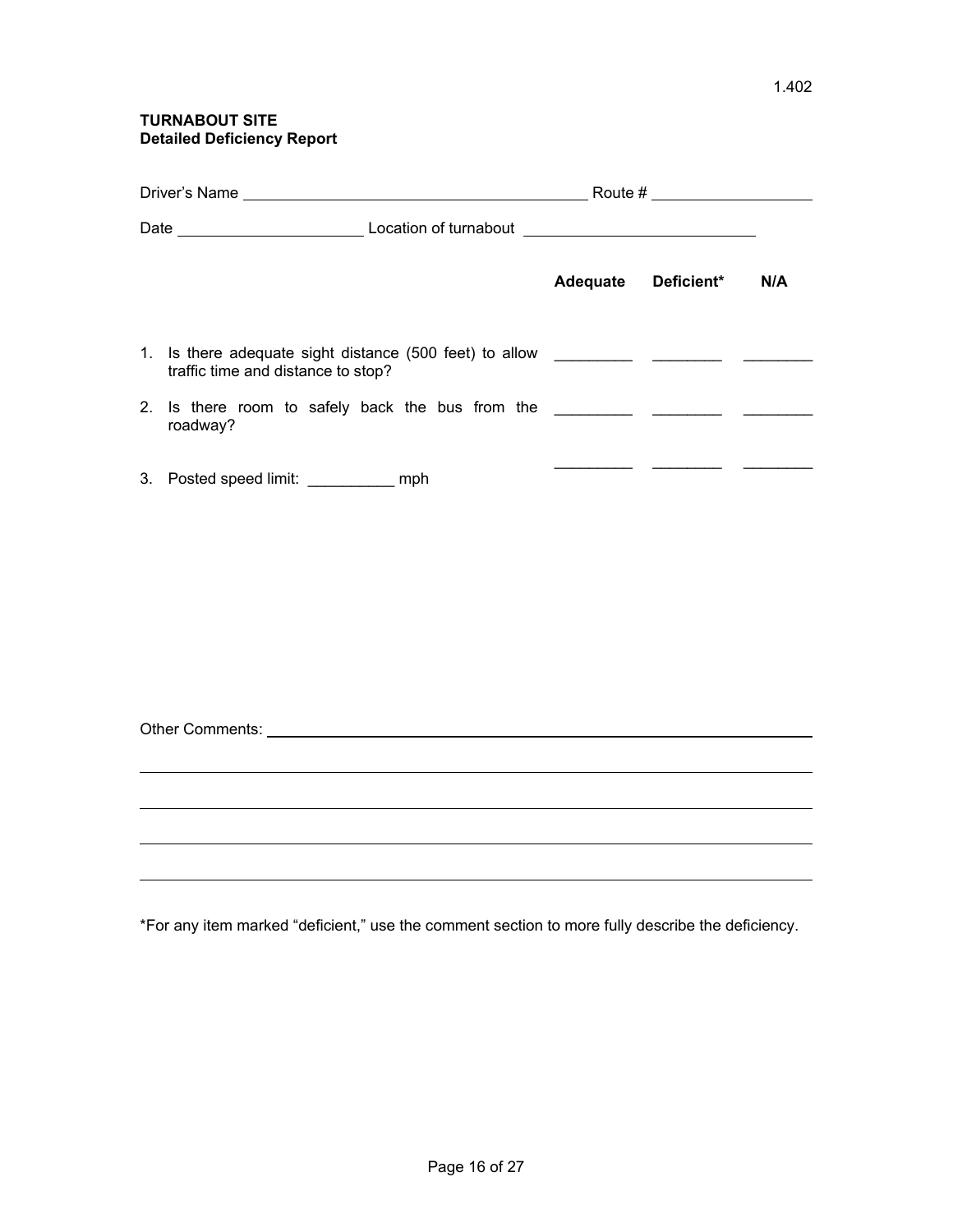| Driver's Name   |                                                                                                                                                                      |          | Route #           |     |  |
|-----------------|----------------------------------------------------------------------------------------------------------------------------------------------------------------------|----------|-------------------|-----|--|
|                 |                                                                                                                                                                      |          |                   |     |  |
|                 |                                                                                                                                                                      | Adequate | <b>Deficient*</b> | N/A |  |
|                 | 1. Is there sufficient distance between the rail-grade and<br>advanced warning signs?                                                                                |          |                   |     |  |
|                 | 2. Is the vision to advanced warning signs obstructed?                                                                                                               |          |                   |     |  |
|                 | 3. Are pavement markings clearly visible?                                                                                                                            |          |                   |     |  |
|                 | 4. Are the regulatory signs (cross bucks) clearly visible?                                                                                                           |          |                   |     |  |
|                 | 5. Are the regulatory devices ______ passive (cross<br>bucks) or _______ active (lights, gates, and bells)?                                                          |          |                   |     |  |
|                 | 6. Are the active regulatory devices functioning<br>properly?                                                                                                        |          |                   |     |  |
|                 | 7. When stopped fifteen (15) feet from the nearest rail,<br>is there an unobstructed sight distance of at least one<br>thousand (1000) feet in both rail directions? |          |                   |     |  |
|                 | 8. Are there multiple tracks at this crossing? If yes, are<br>all tracks clearly visible?                                                                            |          |                   |     |  |
|                 | 9. If the rail is parallel to the roadway, is there sufficient<br>distance to stop without interfering with traffic?                                                 |          |                   |     |  |
|                 | 10. Is the rail-grade crossing perpendicular to the _____________________________<br>roadway?                                                                        |          |                   |     |  |
|                 |                                                                                                                                                                      |          |                   |     |  |
| Other Comments: |                                                                                                                                                                      |          |                   |     |  |
|                 |                                                                                                                                                                      |          |                   |     |  |
|                 |                                                                                                                                                                      |          |                   |     |  |
|                 |                                                                                                                                                                      |          |                   |     |  |
|                 |                                                                                                                                                                      |          |                   |     |  |

\*For any item marked "deficient," use the comment section to more fully describe the deficiency.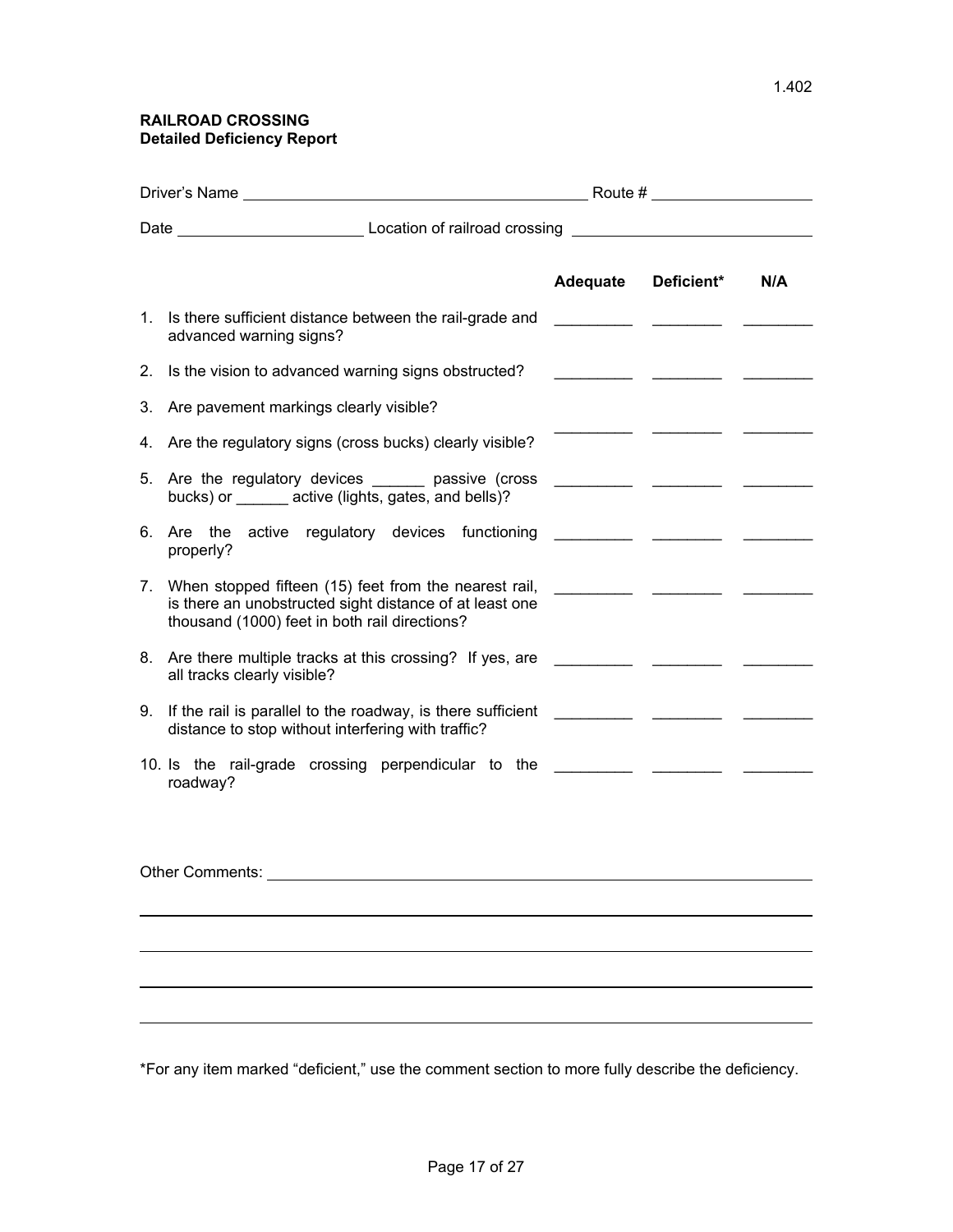## **EQUIPMENT TRANSPORTED ON SCHOOL BUSES**

- A. The transportation of band instruments and personal possessions of student is discouraged except in buses equipped with storage compartments (1995 National Standards for School Buses and Operations; Storage Compartments, p. 43).
- B. In the event it becomes necessary to transport band instruments or personal possessions of students in regular route buses, the following must be observed:
	- 1. All such equipment must be transported in cases designed for such instruments.
	- 2. All such cases shall not extend above seat height or extend into the passenger aisle or block any emergency exit.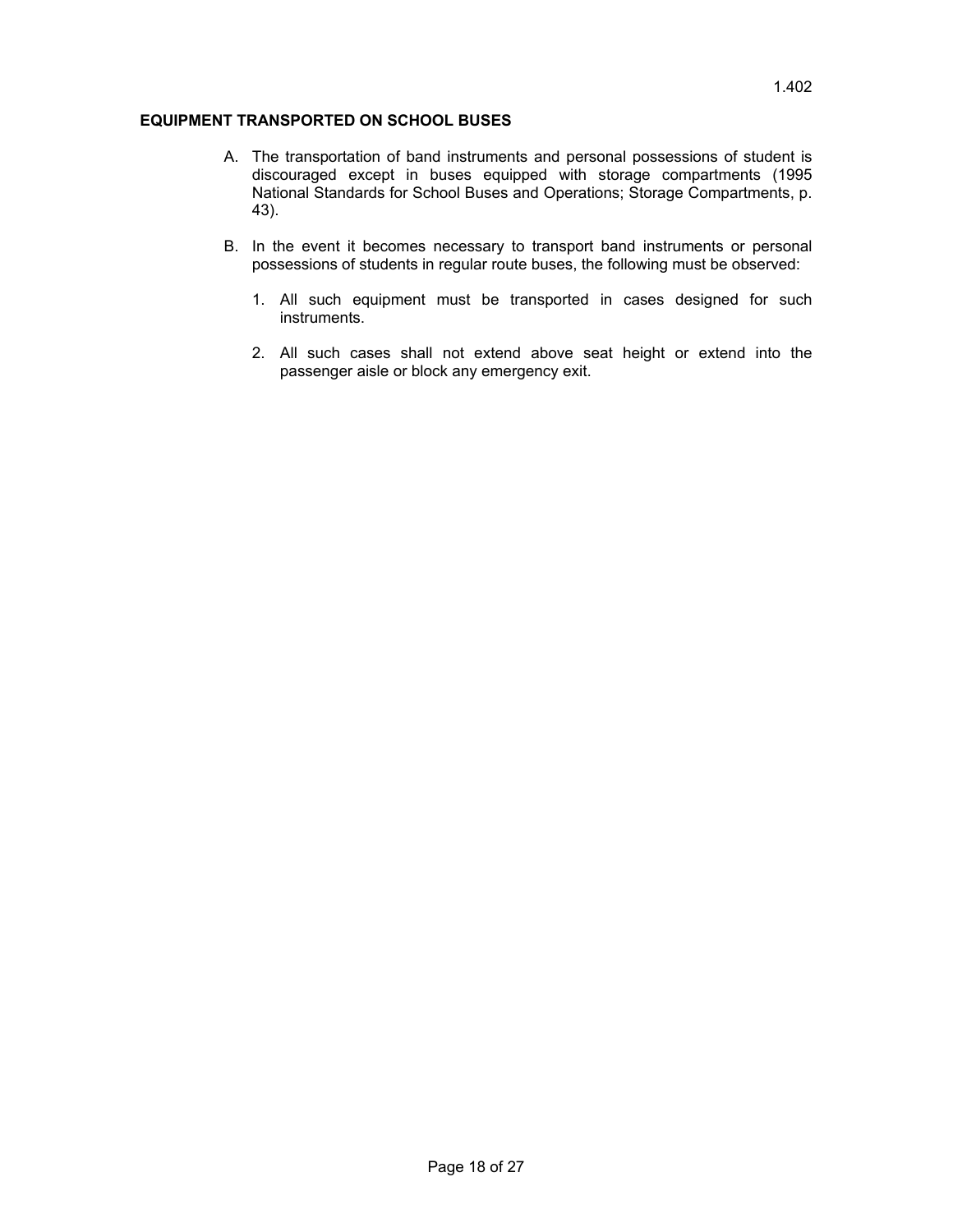## **INCLEMENT AND VIOLENT WEATHER**

Certain weather conditions may occur which will necessitate the cancellation or delay of school, school bus routes, and activity trips. In the interest of safety, the following procedures shall be followed.

- A. Ice and Snow
	- 1. The decision to suspend or delay school or routes shall be made based upon recommendations of law enforcement and road maintenance authorities. At the earliest possible time, various media outlets shall be notified. Parents should recognize that buses may operate behind schedule on inclement weather days.
	- 2. Extracurricular trips may be canceled at the discretion of the school authorities based upon the same criteria as the decision to dismiss school.
	- 3. In the event a school bus is en route to and from school or an extracurricular event and road conditions become unsafe, drivers should proceed immediately to a prearranged shelter and parents and school authorities notified.
	- 4. At the discretion of the Supervisor of Transportation, drivers must use alternate inclement weather routes.
- B. Fog
	- 1. The decision to suspend school bus routes or extracurricular trips based upon limited visibility shall be based upon recommendations of law enforcement authorities.
	- 2. In the event a school bus is en route to or from school or an extracurricular event and heavy fog sets in, the driver shall proceed immediately to the nearest "safe haven" identified on the route map or trip sheet and remain at that point until the fog lifts.
	- 3. At the discretion of the Supervisor of Transportation, school bus routes shall use alternate inclement weather routes.
- C. Rain and Flooding Conditions
	- 1. The decision to suspend school bus routes or extracurricular trips shall be based upon the recommendations of law enforcement or road maintenance authorities.
	- 2. Drivers shall not drive into flooded areas or any roadway covered with swift moving water.
- D. Tornado Procedures
	- 1. School officials shall monitor weather reports. In the event a tornado warning is issued for a district, school bus routes or auxiliary trips should be delayed until the warning expires.
	- 2. In the event a possible tornado occurs en route, the school bus driver shall proceed immediately to the nearest Western Heights School site.
	- 3. In the event a tornado is encountered en route, the school bus shall be immediately evacuated and the students moved to a shelter if available.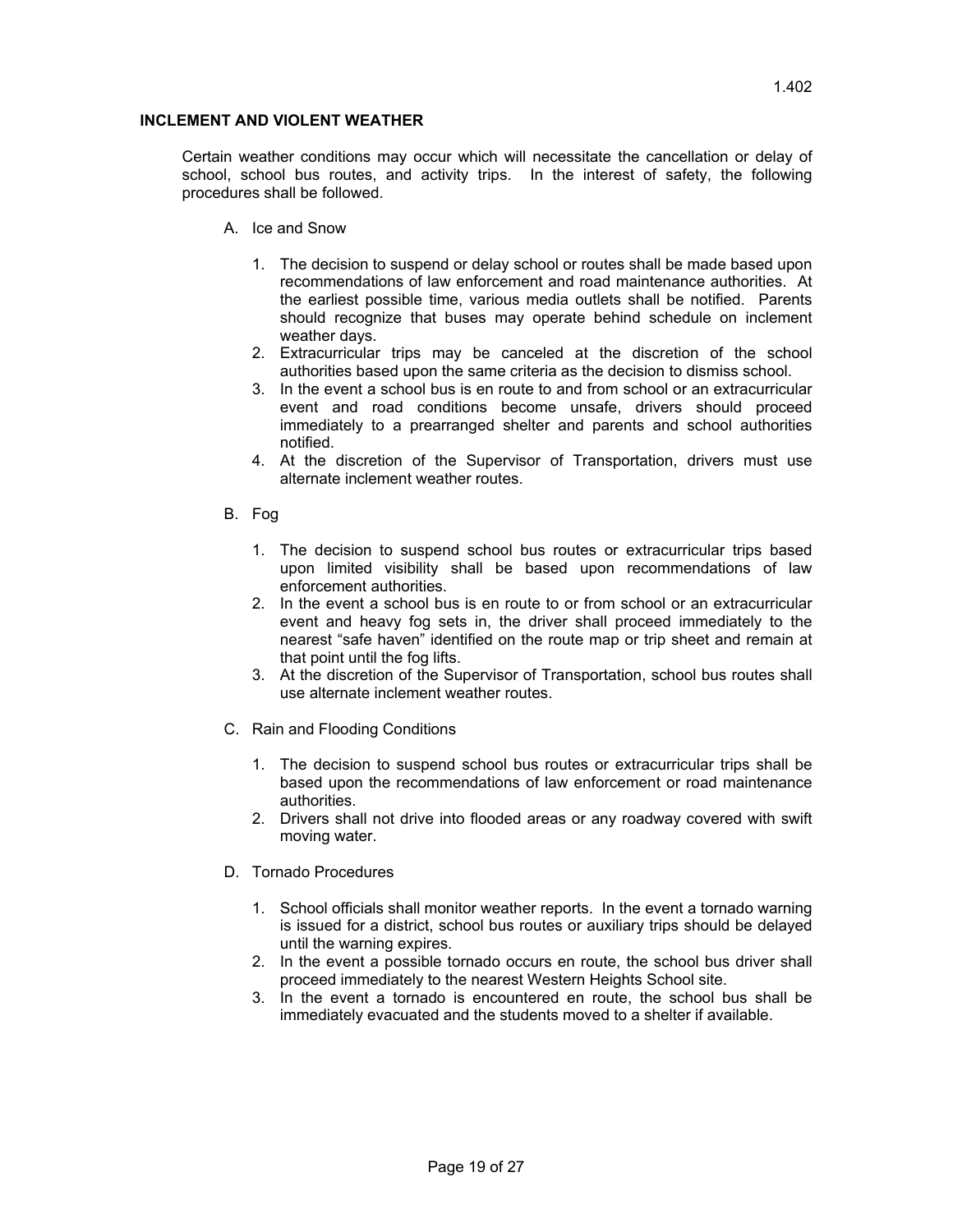## **School Bus Policy and Rules**

- TO: Parents of Transported Students
- FROM: Western Heights Board of Education

The school bus driver has a great responsibility in transporting our most "precious cargo" to and from school safely. Unfortunately, there are times when children (young and old) do things that cause the driver to be distracted. This is dangerous and cannot be allowed. It is necessary that student safety rules and regulations be enforced and followed without question. Each parent must see that their child understands the importance of good behavior while riding on a bus.

Riding a school bus is not a right, but a service extended to those who are eligible and abide by the rules and regulations. A student should not be allowed to ride a school bus when he/she continues to jeopardize the safety of others. The Board of Education realizes that a hardship may result in parents having to take children to and from school, but it is sometimes necessary.

Because of this necessity, the school district requires parents to sign an agreement that their child will abide by the rules and regulations. If the rules are broken punishment will be administered on an increased scale.

Riding the bus is a privilege, which may be revoked if behavior is inappropriate. Students will be under the direct control and supervision of the bus driver. If there are problems, the driver will file a written report with the school administration.

Other bus rules and consequences for offenses are listed in each school site's student handbook.

Severe Offenses: Some acts of misconduct may be so severe that the routine plan of action may be bypassed and action appropriate to the severity of the misconduct may be taken immediately. The Supervisor of Transportation will be notified immediately when the principal determines that a severe offense has taken place.

The bus driver accepts the responsibility of getting students to and from school safely. Therefore, what he/she observes and reports to the principal is final. The driver is there to report any misconduct or behavior that might keep him/her from properly doing his/her job.

Any student who is involved in damage to a school bus will be required to pay for that damage.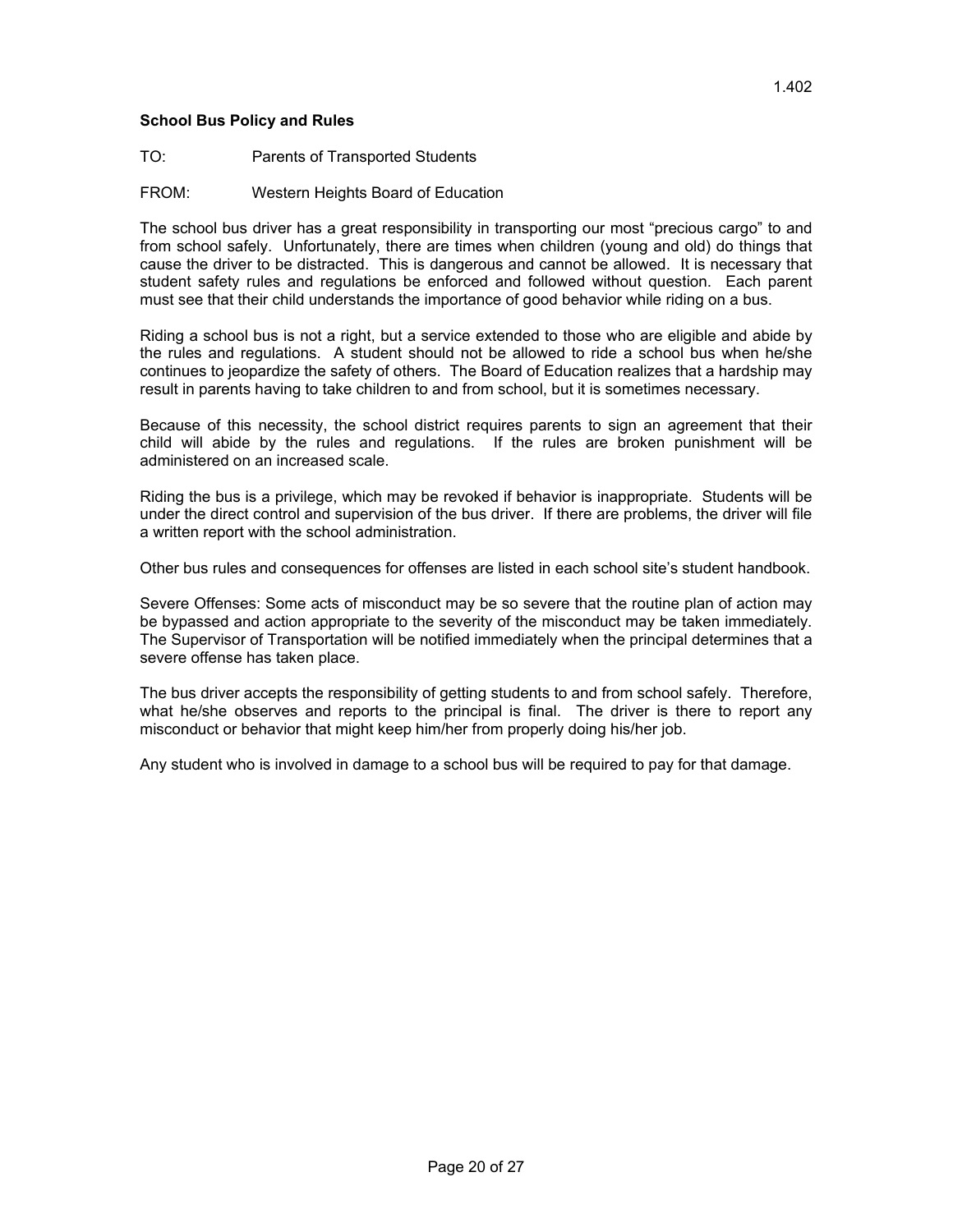## **Bus Riding Safety Rules**

- While waiting for the bus, stay away from the road and traffic. Pay attention to the traffic moving toward and past you.
- When the school bus approaches, line up away from the road. Wait until the bus has stopped and the door opens before you step in.
- When you step onto the bus, use the handrail.
- Once on the bus, find a seat and sit down. Do not distract the driver.
- Never put your head, arms, or hands out of the window.
- Keep books or bags out of the aisle. Aisles must be kept clear in case of an emergency.
- Wait for the bus to stop completely before you get up from your seat. When exiting the bus, use the handrail.
- If you have to cross the street in front of the bus, walk at least ten (10) feet ahead of the bus along the side of the road, until you can turn around and see the driver. Make sure the driver can see you and wait for a signal from the driver before you cross the street. When the driver signals, walk across the road, keeping an eye out for moving traffic.
- Stay away from Danger Zones around the bus. The most dangerous areas are near the front and rear wheels of the bus. If you drop something near the bus, DON'T pick it up. The driver may not see you. Tell the driver and follow his/her instructions. Do not walk close to the bus again, the driver may not see you.
- **Students are to ride only those buses that they have been assigned to ride. Students must get on and get off at their assigned pick-up and drop-off points. No Middle School student is to ride a High School bus. If a student needs to ride a different bus, the parent must notify in writing, or by phone, a principal or the transportation director for special permission. Failure to receive special permission may result in disciplinary action by the administration.**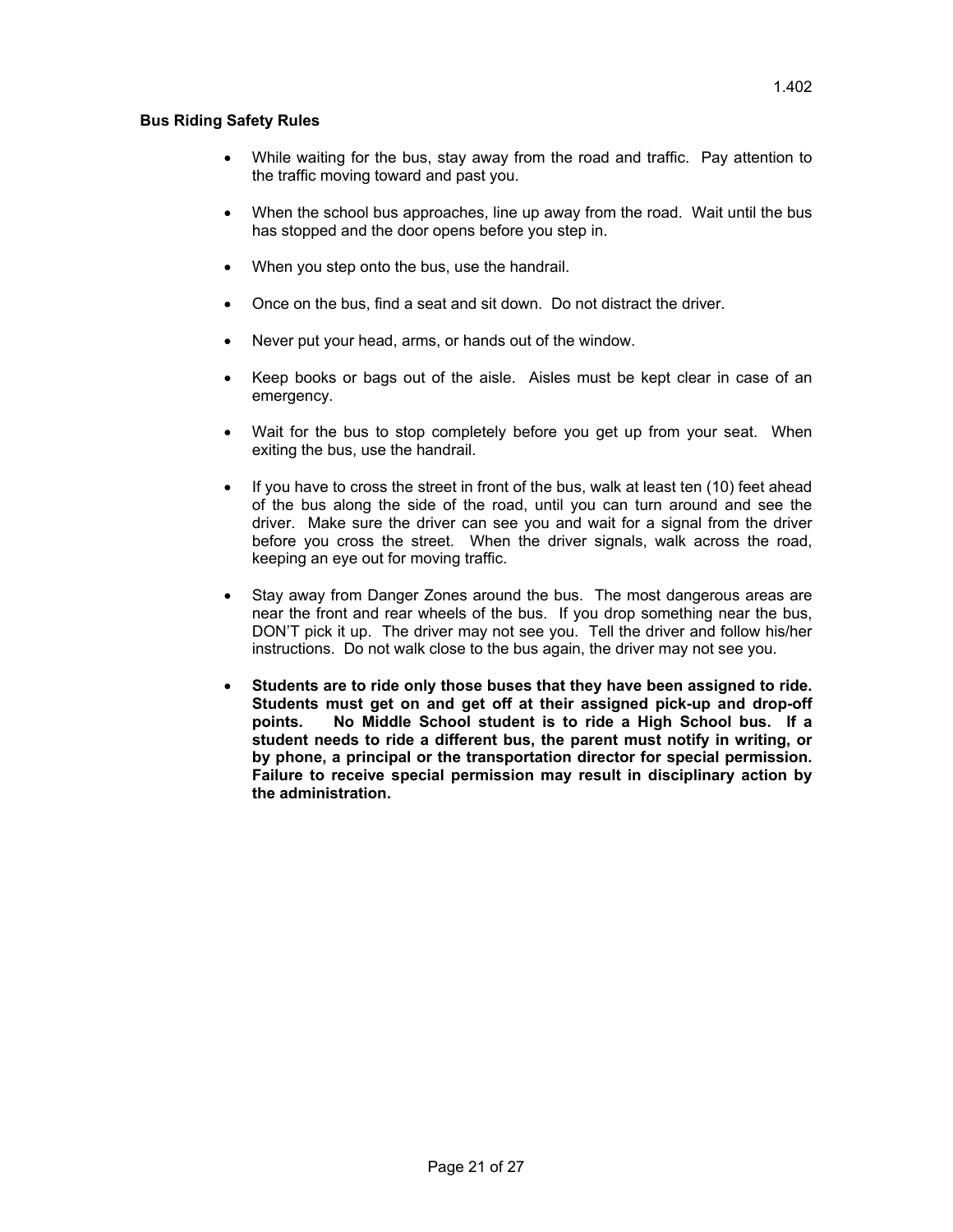## **THIS FORM MUST BE COMPLETED IN ORDER TO RIDE THE SCHOOL BUS ELEMENTARY**

To the Western Heights School System:

We will read and discuss the school bus policy and rules (in the student handbook) with our children.

We agree with the school system that these rules should be enforced and that any student who cannot abide by these simple rules will be disciplined and/or counseled according to this policy.

As parents/guardians, should our children be involved in bus incidents, we will further counsel our children on proper bus conduct.

Sincerely,

Parent/legal Guardian Signature(s) Date

 $\overline{a}$ 

Address Phone Number

Please provide the name(s) and grade of each child in your family that will be riding the school bus. This statement will be in effect for the current school year.

| Name _______________________Grade _________ School Site _____________Route # _____________                    |  |  |
|---------------------------------------------------------------------------------------------------------------|--|--|
| Name ______________________Grade __________School Site _________________________                              |  |  |
| Name ______________________Grade __________School Site _________________________                              |  |  |
| Name ______________________Grade __________School Site _________________________                              |  |  |
| Name _____________________Grade _________School Site ___________________________                              |  |  |
| Name _____________________Grade _________School Site ___________________________                              |  |  |
| Name Route # Crade Crade Crack Construction Crack Crack Crack Crack Crack Crack Crack Crack Crack Crack Crack |  |  |
| Name ______________________Grade __________School Site _________________________                              |  |  |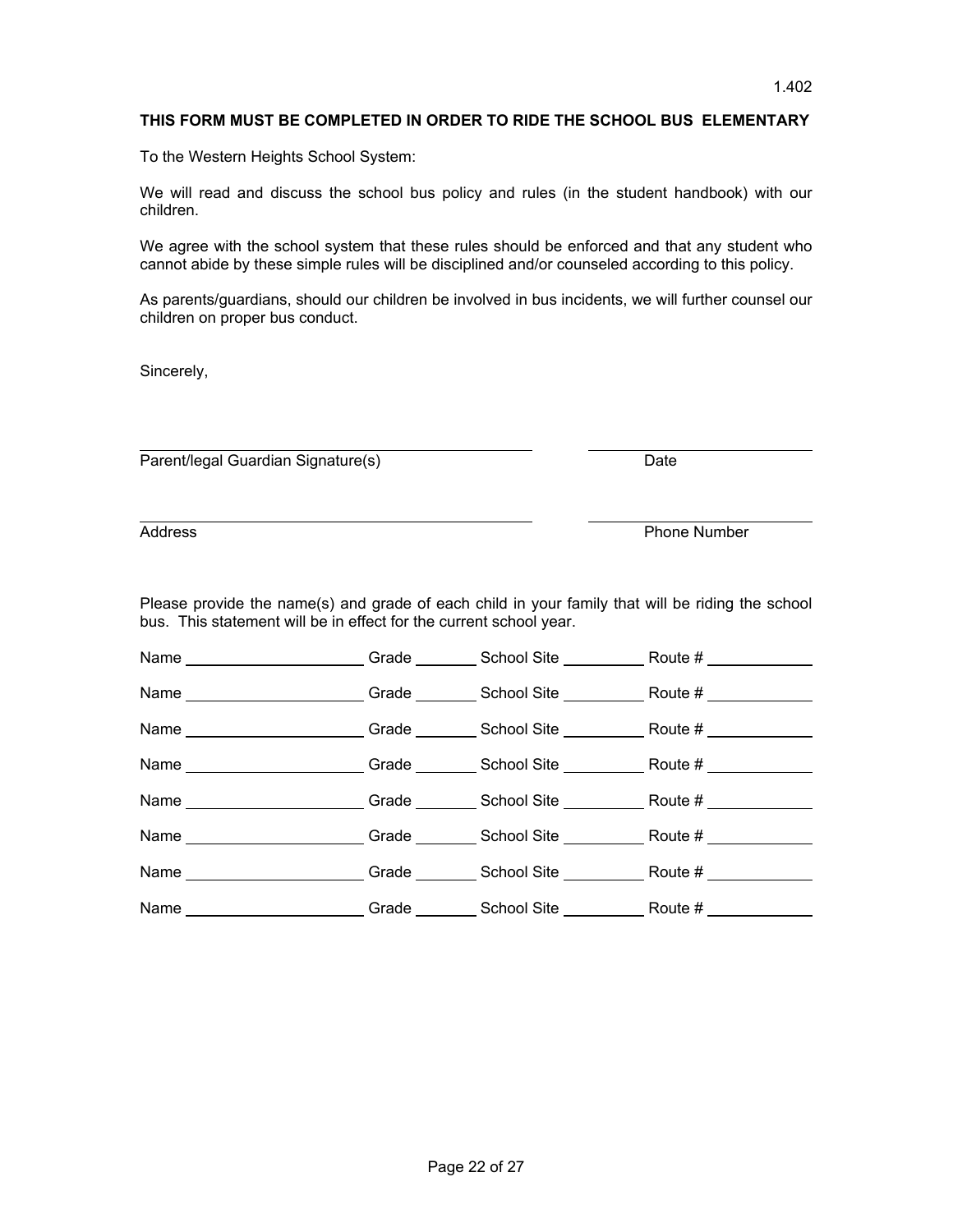## **THIS FORM MUST BE COMPLETED IN ORDER TO RIDE THE SCHOOL BUS SECONDARY**

Please return this form to your school site within the first two weeks of school.

To the Western Heights School System:

We have read and discussed the school bus policy and rules (in the student handbook) with our children.

We agree with the school system that these rules should be enforced and that any student who cannot abide by these simple rules will be disciplined and/or counseled according to this policy.

As parents/guardians, should our children be involved in bus incidents, we will further counsel our children on proper bus conduct.

Sincerely,

 Parent/legal Guardian Signature(s) Date

Address Phone Number

Please provide the name(s) and grade of each child in your family that will be riding the school bus. This statement will be in effect for the current school year.

| Name _______________________Grade _________ School Site _____________Route # ___________                                                                                                                                      |  |  |
|-------------------------------------------------------------------------------------------------------------------------------------------------------------------------------------------------------------------------------|--|--|
| Name ______________________Grade __________School Site _________________________                                                                                                                                              |  |  |
| Name ______________________Grade _________ School Site ____________Route # ____________                                                                                                                                       |  |  |
| Name ______________________Grade _________School Site ____________Route # ________                                                                                                                                            |  |  |
| Name Route # Capaca Crack Crack Crack Crack Crack Create Crack Crack Crack Crack Crack Crack Crack C                                                                                                                          |  |  |
| Name Route # Route # Crade Caracter Control School Site Route # Route # Route # Route # Route # Route # Route # Route # Route # Route # Route # Route # Route # Route # Route # Route # Route # Route # Route # Route # Route |  |  |
| Name ______________________Grade __________School Site ______________Route # ______________________                                                                                                                           |  |  |
| Name ______________________Grade _________School Site _____________Route # ____________                                                                                                                                       |  |  |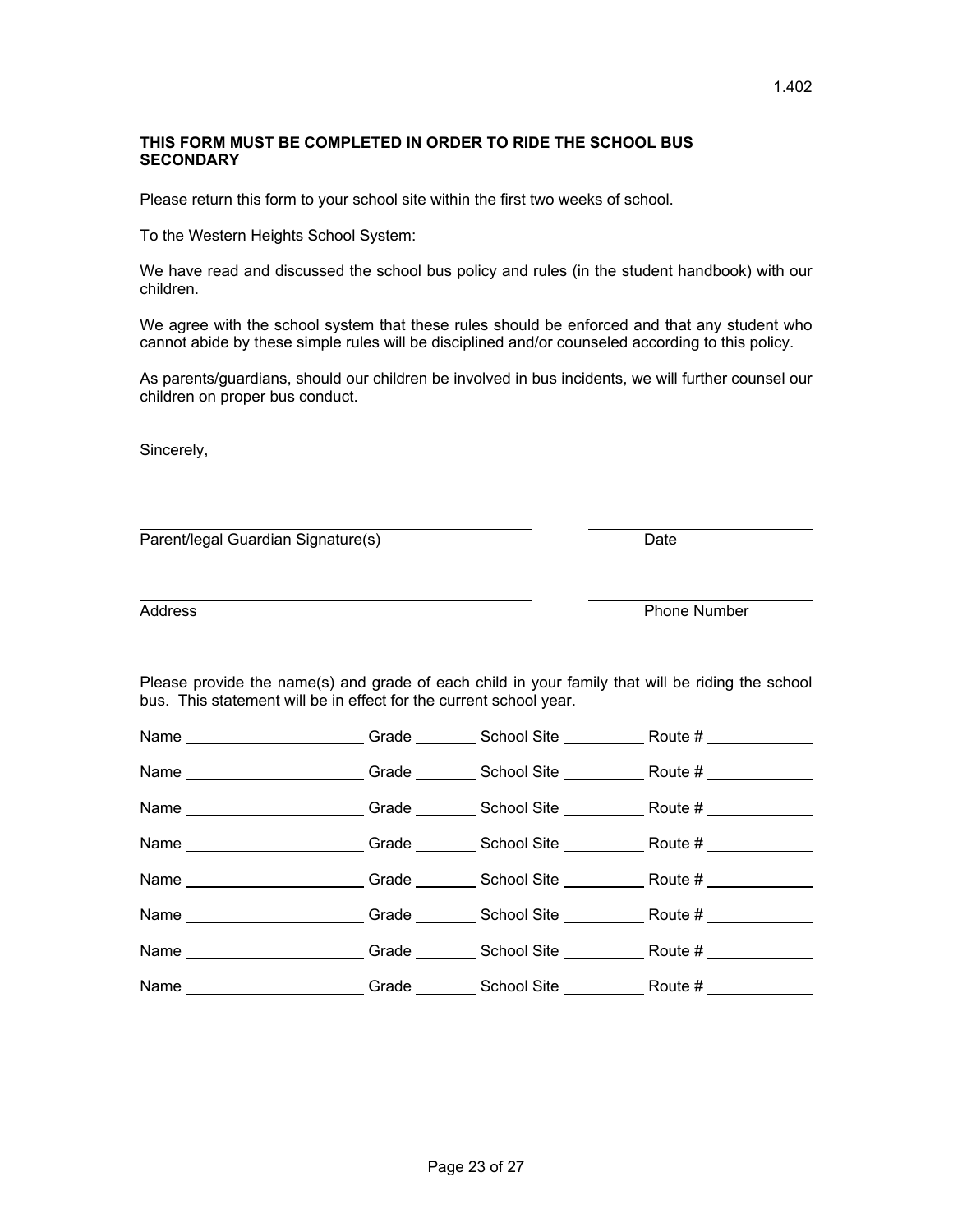## **REQUIRED PROCEDURES REGARDING WEAPONS AND VIOLENT ATTACKS ON SCHOOL BUSES**

It is recognized that school buses are not immune to weapons violations and that violent attacks can occur on the bus, or directed at the bus by any number of parties. Therefore, strict adherence to the following procedures shall be observed by every member of the transportation department.

- A. A voice communication code shall be established in which the drivers, attendants, or student passengers may communicate any unsafe situation to the Supervisor of Transportation or person designated in the absence of the Supervisor of Transportation. This code shall include language to indicate if the situation is threatening or an actual violation or attack.
- B. If a situation presents itself, the driver shall make every attempt to keep the communication device "open," such as leaving a cellular phone in the talk mode, or a radio microphone "keyed up."
- C. Law enforcement authorities shall be immediately notified of any possibility of violence.
- D. Suspicion or actual weapon on the bus
	- 1. The driver or attendant shall notify the school by voice communication.
	- 2. If possible, all students except the suspect should be evacuated from the bus.
	- 3. If evacuation is not possible, the driver shall attempt to negotiate with the suspect in a calm voice.
	- 4. All student passengers shall be instructed to assume a crash position in the seating area and remain quiet.
- E. In the event of a hostage situation or unauthorized entry into the bus by violent parties the same procedures shall be followed.
- F. All school bus drivers shall immediately report to the Supervisor of Transportation any noticeable change in behavior of a coworker or student. Any rumors concerning possible weapons violations or threats of violence shall be immediately reported to the Supervisor.
- G. All school bus drivers and attendants shall receive inservice training from the local law enforcement authorities regarding recognizing concealed weapons, hostage situations, and procedures for violent attacks.
- H. In the event a student becomes violent, the school bus drivers have the authority to use reasonable force to restrain the student.
- I. Following any violent incident, the School Bus Violence Report (Appendix A-11) should be immediately completed and placed on file in the office of the Supervisor of Transportation, with a copy sent to the Transportation Division of the State Department of Education.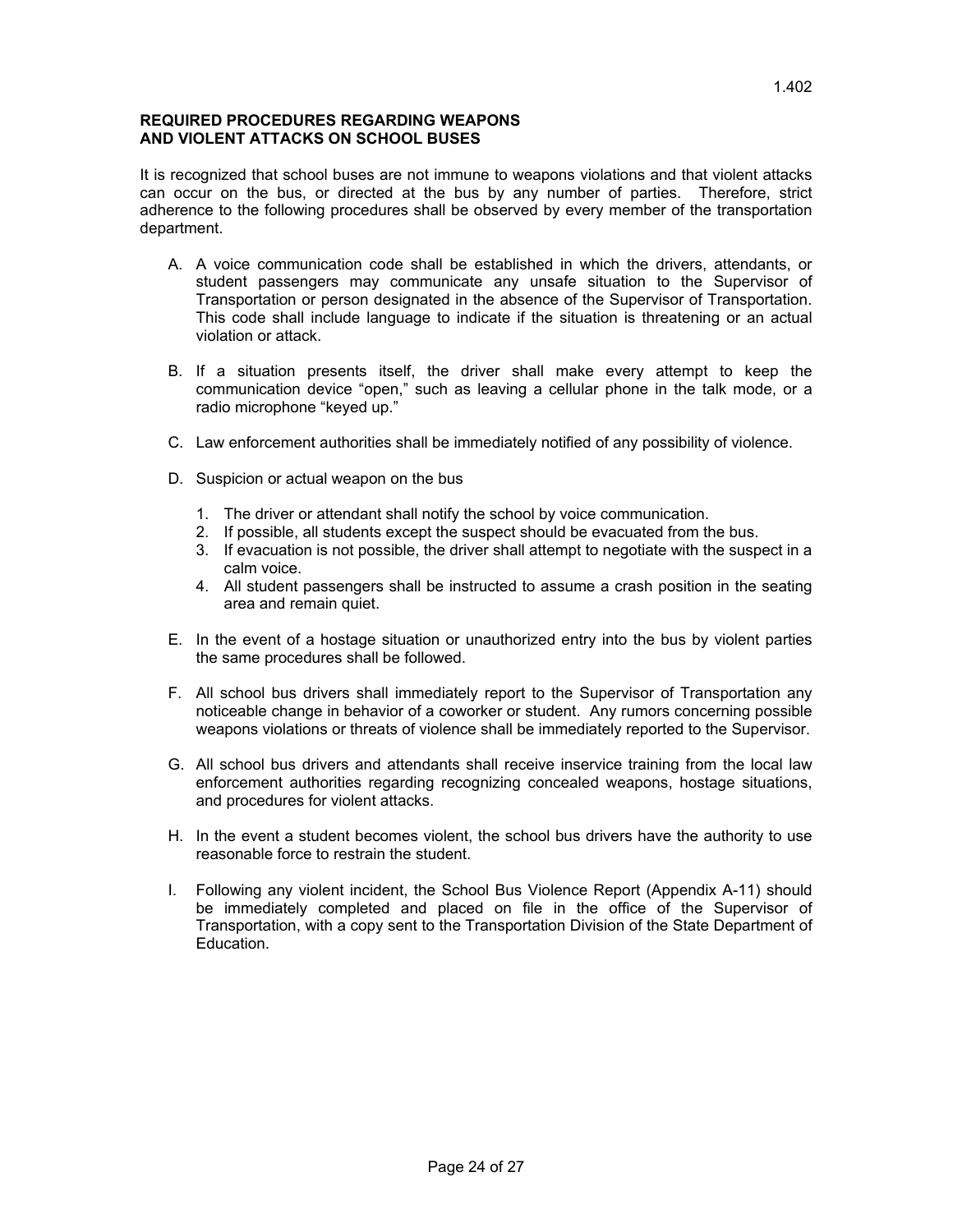## **Unsafe Driving**

| 1. | Time of incident: <u>contract the contract of the contract of the contract of the contract of the contract of the contract of the contract of the contract of the contract of the contract of the contract of the contract of th</u> |      |  |
|----|--------------------------------------------------------------------------------------------------------------------------------------------------------------------------------------------------------------------------------------|------|--|
|    | 2. Please state the nature of the inappropriate driver behavior or traffic offense: ______________                                                                                                                                   |      |  |
|    |                                                                                                                                                                                                                                      |      |  |
|    |                                                                                                                                                                                                                                      |      |  |
|    |                                                                                                                                                                                                                                      |      |  |
|    |                                                                                                                                                                                                                                      |      |  |
| 3. | Names of any witnesses: Names of any witnesses:                                                                                                                                                                                      |      |  |
|    | 4. Person filing formal complaint:                                                                                                                                                                                                   |      |  |
|    |                                                                                                                                                                                                                                      |      |  |
|    |                                                                                                                                                                                                                                      |      |  |
| 5. |                                                                                                                                                                                                                                      |      |  |
|    |                                                                                                                                                                                                                                      |      |  |
|    | ,我们也不会有什么。""我们的人,我们也不会有什么?""我们的人,我们也不会有什么?""我们的人,我们也不会有什么?""我们的人,我们也不会有什么?""我们的人                                                                                                                                                     |      |  |
| 6. |                                                                                                                                                                                                                                      |      |  |
|    |                                                                                                                                                                                                                                      |      |  |
|    |                                                                                                                                                                                                                                      |      |  |
|    |                                                                                                                                                                                                                                      |      |  |
|    |                                                                                                                                                                                                                                      |      |  |
|    |                                                                                                                                                                                                                                      |      |  |
|    |                                                                                                                                                                                                                                      |      |  |
|    | Signature of School Bus Driver                                                                                                                                                                                                       | Date |  |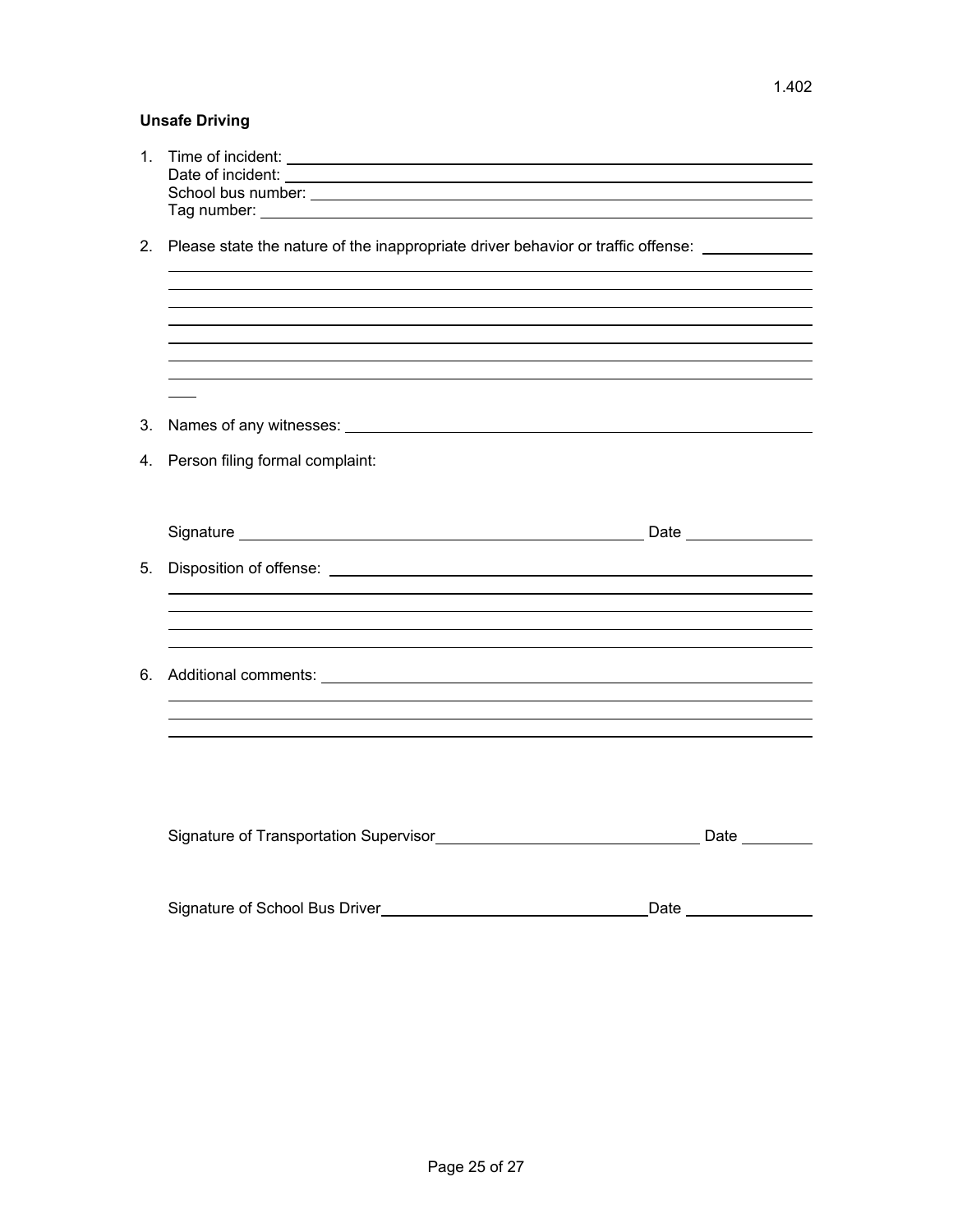## **Vehicle Inspection Report Non-school Bus**  (This form must remain on file 90 days)

| Operative                             | Inoperative                     |                                                   |
|---------------------------------------|---------------------------------|---------------------------------------------------|
|                                       |                                 | Current insurance verification and tag            |
|                                       |                                 | Headlights                                        |
|                                       |                                 | <b>Tail Lights</b>                                |
|                                       |                                 | <b>Brake lights</b>                               |
|                                       |                                 | Valid inspection sticker                          |
|                                       |                                 | Directional signals                               |
|                                       |                                 | Reverse light                                     |
| <u> a shekara ta 1999 a shekara t</u> | the contract of the contract of | Hazard warning lights                             |
|                                       |                                 | Tag light                                         |
|                                       |                                 | Horn                                              |
|                                       |                                 | Steering                                          |
|                                       |                                 | <b>Brakes</b>                                     |
|                                       |                                 | Parking brake                                     |
|                                       |                                 | Exhaust                                           |
|                                       |                                 | Seat belts                                        |
|                                       |                                 | Heater/defroster                                  |
|                                       |                                 | <b>Bumpers</b>                                    |
|                                       |                                 | Tires (minimum of 4/32 inch tread on front tires; |
|                                       |                                 | 2/32 inch on rear tires)                          |
|                                       |                                 | <b>Mirrors</b>                                    |
|                                       |                                 |                                                   |